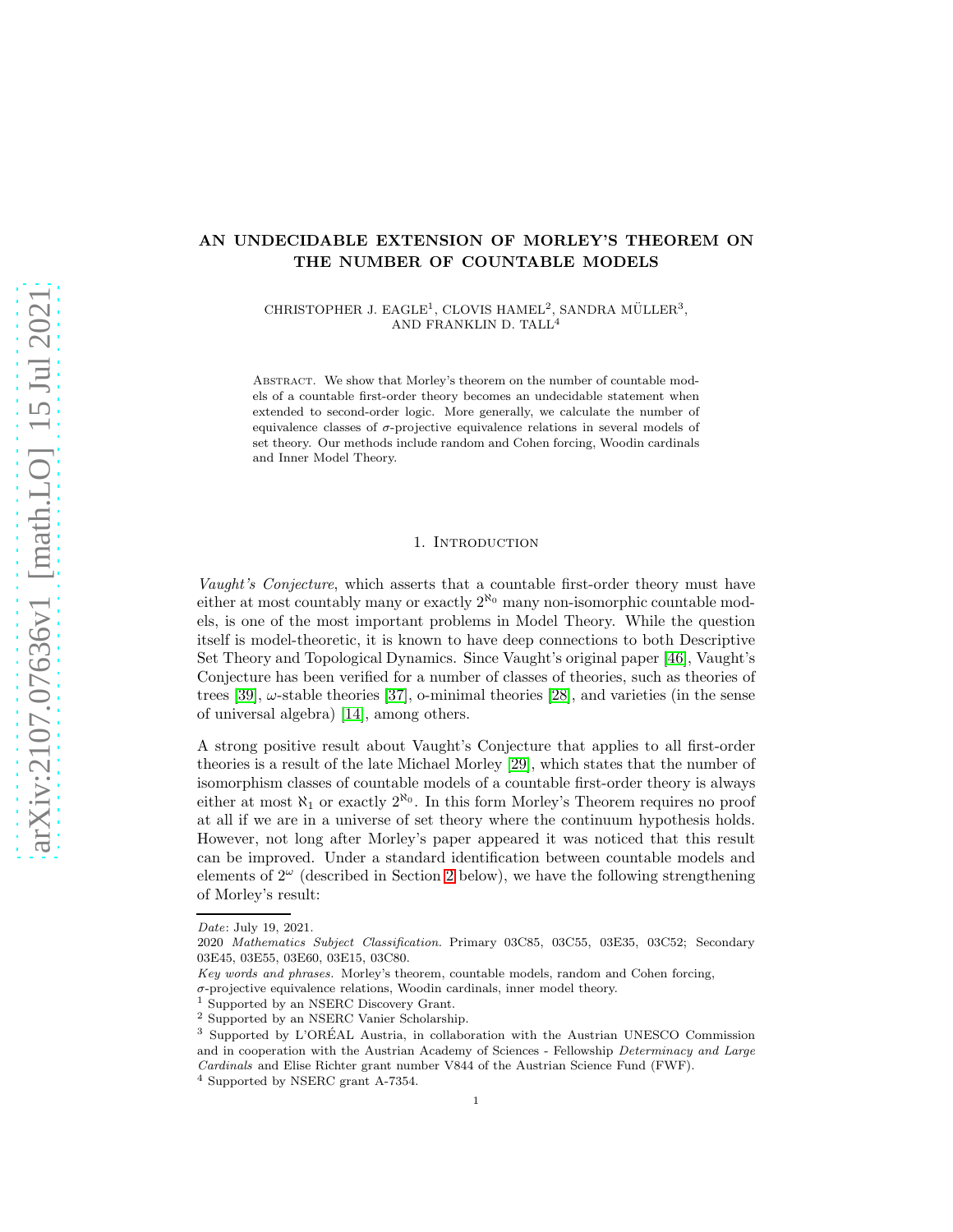**Theorem** (Absolute Morley Theorem). Let T be a first-order theory (or, more generally, a sentence of  $L_{\omega_1,\omega}$ ) in a countable signature. Then either T has at most  $\aleph_1$  isomorphism classes of countable models, or there is a perfect set of nonisomorphic countable models of T.

The previous theorem does not appear in Morley's paper, but many of the ideas are there for its proof. An elegant proof relies on an important Descriptive Set Theory result by Burgess [\[5\]](#page-28-0):

**Theorem** (Burgess). Let E be a  $\Sigma_1^1$  equivalence relation on R. If there is no perfect set of pairwise inequivalent reals, then there are at most  $\aleph_1$  equivalence classes.

The intersection of Descriptive Set Theory and Model Theory has become a widely studied topic, to such extent that there are versions of Vaught's Conjecture that completely fall in the domain of Descriptive Set Theory, as they concern equivalence relations more general than isomorphism between countable models (see [\[10\]](#page-29-5)). The main idea behind the connection between these two disciplines is that countable models of a second-order theory can be *coded* as reals, usually as elements of  $2^{\omega}$ . It is then easy to prove that the isomorphism relation (which can be formulated as the existence of a certain function) is a  $\Sigma_1^1$  equivalence relation. Finally, the proof of the Absolute Morley Theorem follows from the fact proved by Morley [\[29\]](#page-29-4) that the set of countable models of a theory in a countable fragment of  $L_{\omega_1,\omega}$  is Borel. As is customary in Descriptive Set Theory, we make extensive use of the fact that sets of reals definable from a real can also be coded by a real.

In this paper we concern ourselves with logics that are stronger than first-order logic, especially second-order logic and fragments thereof. Vaught's Conjecture is false for second-order logic if the continuum hypothesis fails; one easy counterexample is that one can express in second-order logic that a linear order is a well-order, and hence there is a second-order theory whose countable models are (up to isomorphism) exactly the countable ordinals. In this paper we investigate versions of the Absolute Morley Theorem for second-order logic. Our main results are the following:

<span id="page-1-1"></span>**Theorem A.** Force over L by first adding  $\aleph_2$  Cohen reals and then adding  $\aleph_3$ random reals. In the resulting universe of set theory, there is a second-order theory T in a countable signature such that the number of non-isomorphic countable models of T is exactly  $\aleph_2$ , while  $2^{\aleph_0} = \aleph_3$ .

<span id="page-1-0"></span>Theorem B. Beginning with a supercompact cardinal, carry out the standard forcing iteration for producing a model of the Proper Forcing Axiom. In the resulting universe of set theory, if  $T$  is a second-order theory in a countable signature, then either T has at most  $\aleph_1$  isomorphism classes of countable models, or there is a perfect set of non-isomorphic models of T .

These two results together show that, modulo the consistency of the existence of a supercompact cardinal, the extension of the absolute version of Morley's Theorem from first-order logic to second-order logic is undecidable.

Our proof of Theorem [B](#page-1-0) is based on results of Foreman and Magidor [\[9\]](#page-29-6), and in fact produces a similar conclusion not just for isomorphism classes of countable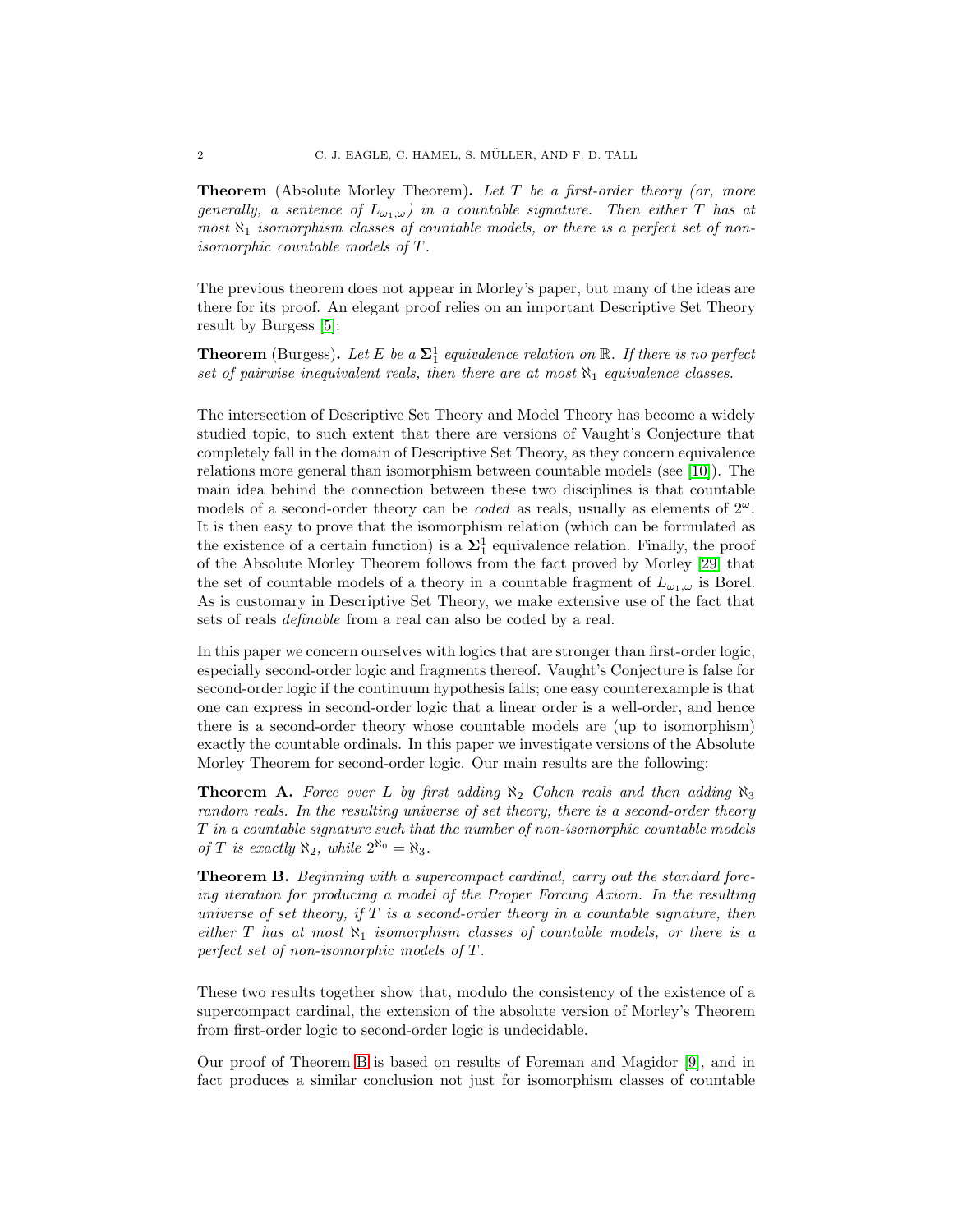models of a second-order theory, but in fact for any equivalence relation in  $L(\mathbb{R})$ . This suggests the possibility of reducing the large cardinal strength below a supercompact cardinal for obtaining our desired result. Moreover, the full strength of second-order logic is significantly more than is needed for expressing most theories of interest in mathematics. We therefore also wish to consider the required large cardinal strength for fragments of second-order logic with a prescribed maximum quantifier complexity (such as existential second-order logic). We obtain the following:

<span id="page-2-1"></span>**Theorem C.** If there are infinitely many Woodin cardinals, then there is a model of set theory in which the Absolute Morley Theorem holds for second-order theories in countable signatures.

Although we believe our use of large cardinals is necessary, we don't have a proof of this.

Problem 1. Prove that large cardinals are necessary to prove the consistency of the conclusion of Theorem [C.](#page-2-1)

The remainder of the paper is structured as follows. In Section [2](#page-2-0) we briefly review the syntax and semantics of second-order logic, and also the method by which countable structures can be encoded as elements of  $2^{\omega}$ . We also consider the descriptive complexity of the set of models of a second-order theory. Next, in Section [3](#page-6-0) we prove Theorem [A,](#page-1-1) and in Section [4](#page-9-0) we sketch a proof of a weaker version of Theorem [B.](#page-1-0) In Section [5](#page-12-0) we develop finer results concerning the large cardinal strength necessary for the consistency of the Absolute Morley theorem for fragments of second-order logic. In Section [6](#page-18-0) we investigate Absolute Morley for certain game and partially ordered quantifiers. In Section [7](#page-22-0) we prove Theorems [B](#page-1-0) and [C.](#page-2-1)

<span id="page-2-0"></span>Acknowledgement. We are grateful to Professor Magidor for explaining the proof of Theorem [4.1](#page-10-0) to the fourth author.

# 2. Preliminaries

2.1. Coding countable structures as reals. All of the logics we will consider make use of the same notion of *structures* as is used in first-order logic. For simplicity we will consider only relational structures. Structures with function and constant symbols can be easily incorporated into this framework by coding the functions and constants as relations. Thus, for us, a *signature* consists of a collection of relation symbols, each with a specified *arity*. If  $S$  is a signature, then the S-structures are defined exactly as in first-order logic.

To use tools from Descriptive Set Theory we need to code countable structures as elements of a Polish space. The method for doing so is standard (see for example [\[10\]](#page-29-5)), but we review it here for the convenience of the reader.

Let  $S = \{R_i\}_{i \in I}$  be a signature, where each  $R_i$  is a relation symbol of arity  $n_i$ , and I is countable. Suppose that  $M$  is a countable S-structure. Up to isomorphism, we may assume that the underlying set of M is  $\omega$ . For each  $i \in I$  the interpretation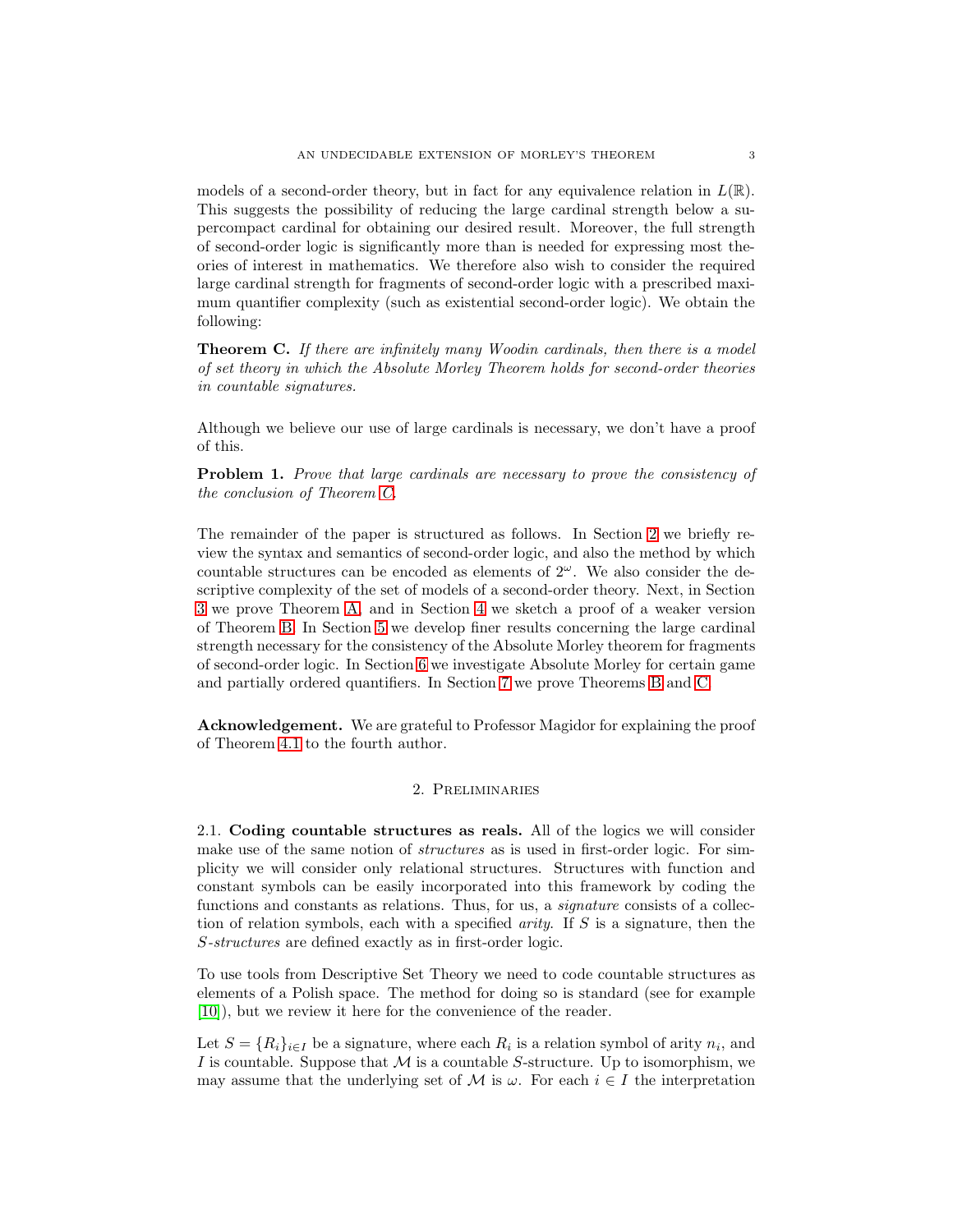$R_i^{\mathcal{M}}$  of  $R_i$  is a subset of  $\omega^{n_i}$ , and so we identify  $R_i$  with an element of  $2^{\omega^{n_i}}$ . As the structure  $\mathcal M$  is completely determined by the interpretations of each of the relation symbols, we may identify M with an element of  $\prod_{i\in I} 2^{\omega^{n_i}}$ . This identification provides a bijective map from the collection of S-structures with universe  $\omega$  to  $\prod_{i\in I} 2^{\omega^{n_i}}$ . We thus view the Cantor set  $\prod_{i\in I} 2^{\omega^{n_i}}$  as being the space of countable S-structures. We thus define  $\text{Mod}_S = \prod_{i \in I} 2^{\omega^{n_i}}$ .

If  $\sigma$  is a sentence of some logic, we define  $Mod_S(\sigma) = \{ \mathcal{M} \in Mod_S : \mathcal{M} \models \sigma \}$  (if S is clear from context we may omit it). In the case where  $\sigma$  is a sentence of  $L_{\omega_1,\omega}$ , the set  $Mod_S(\sigma)$  is a Borel subset of  $Mod_S$ , and moreover every isomorphisminvariant Borel subset of Mod<sub>S</sub> is of the form  $Mod_S(\sigma)$  for some  $L_{\omega_1,\omega}$  sentence  $\sigma$ [\[10,](#page-29-5) Theorem 11.3.6].

We are now prepared to define the main equivalence relations we study in this paper.

**Definition 2.1.** Let S be a countable signature, and let T be an S-theory of some logic. The equivalence relation of *isomorphism of models of*  $T$  is the equivalence relation  $\cong_T$  on Mod<sub>S</sub> defined by declaring that  $\mathcal{M} \cong_T \mathcal{N}$  if and only if either neither of the two structures is a model of T, or  $\mathcal{M} \cong \mathcal{N}$ .

The equivalence classes of  $\cong_T$  are thus one class for each isomorphism class of models of T, together with one additional class containing all elements of  $Mod_S \setminus Mod_S(T)$ . We are only interested in the classes corresponding to isomorphism types of models of  $T$ ; the following lemma (which we often use without explicit mention) allows us to move from a perfect set of ≅T-inequivalent structures to a perfect set of nonisomorphic models of  $T$ . Recall that a set of reals  $A$  has the *perfect set property* if either A is countable or A includes a non-empty perfect set.

**Lemma 2.2.** Let X be a Polish space, and let  $A \subseteq X$  be a non-empty perfect set. For every  $x \in X$ ,  $A \setminus \{x\}$  includes a non-empty perfect set.

*Proof.* Perfect sets are closed; in a Polish space they are therefore  $G_{\delta}$ . Therefore the set  $A \setminus \{x\}$  is a Borel set in X. Since Borel sets have the perfect set property and  $A \setminus \{x\}$  is uncountable,  $A \setminus \{x\}$  includes a non-empty perfect set.

The following proposition follows immediately from the definition of  $\cong_T$ , and will be key for us later.

**Proposition 2.3.** Let S be a countable signature, and let  $T$  be an  $S$ -theory of some logic. The complexity of the equivalence relation  $\cong_T$  is the minimum complexity that includes both  $\Sigma_1^1$  and the complexity of the complement of  $\text{Mod}_S(T)$ .

We end this section with a standard definition that will be used many times in what follows.

**Definition 2.4.** An equivalence relation E on a Polish space X is thin if there is no perfect set of pairwise  $E$ -inequivalent elements of  $X$ .

In particular, many of the results we are interested in are about counting the number of equivalence classes of  $\cong_T$  in cases where that relation is thin.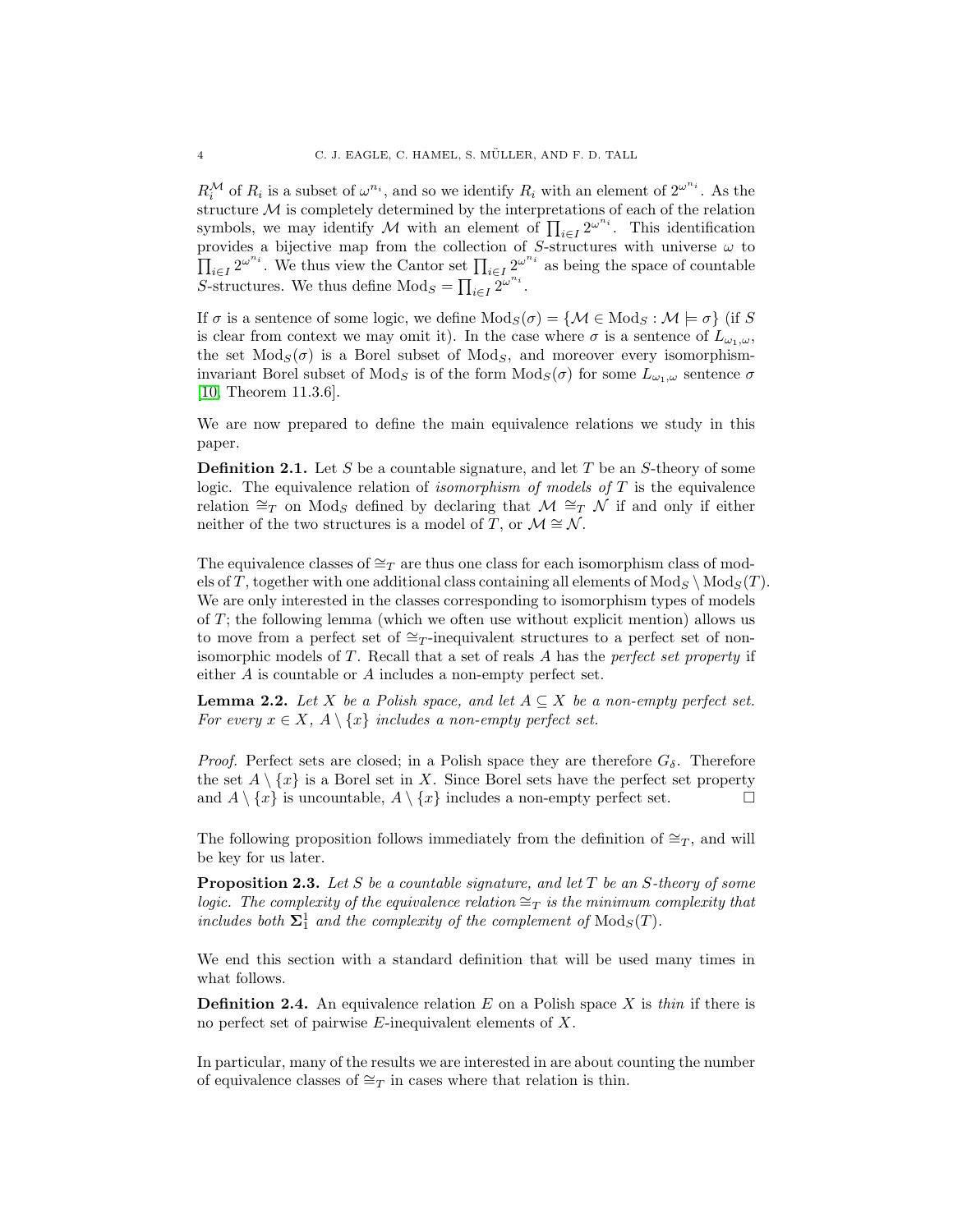2.2. Second-order logic. The logics we study in this paper are all closely related to second-order logic, so we include a review of that logic here. The reader familiar with the "full" semantics of second-order logic can safely skip this section, while the reader interested in more about second-order logic should consult [\[45\]](#page-30-1).

On the syntactic side the definitions closely follow the corresponding recursive definitions for first-order logic, but with additional clauses describing the use of secondorder variables. Indeed, the first significant difference from first-order logic is that our formulas will allow several kinds of variables, specifically:

- Variables to represent individual elements of structures. (These are the first-order variables).
- For each n, variables to represent sets of *n*-tuples of elements. (These are the n-ary relation variables).

The *atomic second-order S-formulas* are defined recursively:

- If x and x' are first-order variables, then  $x = x'$  is an atomic S-formula.
- If  $x_1, \ldots, x_n$  are first-order variables, and R is an n-ary relation symbol in S, then  $R(x_1, \ldots, x_n)$  is an atomic S-formula.
- If  $x_1, \ldots, x_n$  are first-order variables, and U is an *n*-ary relation variable, then  $U(x_1, \ldots, x_n)$  is an atomic S-formula.

The *second-order S-formulas* are defined recursively:

- Atomic second-order S-formulas are second-order S-formulas.
- The second-order S-formulas are closed under conjunction, disjunction, and negation.
- If  $\phi$  is an S-formula and x is a first-order variable then  $(\exists x)\phi$  and  $(\forall x)\phi$ are second-order S-formulas.
- If  $\phi$  is an S-formula and U is a relation variable then  $(\exists U)\phi$  and  $(\forall U)\phi$  are second-order S-formulas.

In cases where it helps with clarity, we sometimes indicate that a quantifier is a second-order quantifier by adding a superscript 1; thus the notation  $\exists^1$  is sometimes used for emphasis when we are using existential quantification over a second-order variable. Analogously,  $\forall^1$  is used to denote a second-order universal quantifier.

Finally, we come to the second-order satisfaction relation. We use this relation with the *full semantics*. These semantics are defined as for first-order logic, with the following additions. Suppose that  $\phi(P)$  is a second-order S-formula, where P is a relation variable  $(\phi$  may have other variables that are not displayed).

- If P is an n-ary relation variable and  $A \subseteq M^n$ , then  $\mathcal{M} \models \phi(A)$  if and only if  $(M, A) \models \phi$ , where  $(M, A)$  is the expanded structure obtained by interpreting P as A.
- $\mathcal{M} \models (\exists P)\phi(P)$  if and only if there is some  $A \subseteq M^n$  such that  $\mathcal{M} \models \phi(A)$ . The definition for the second-order universal quantifier is similar.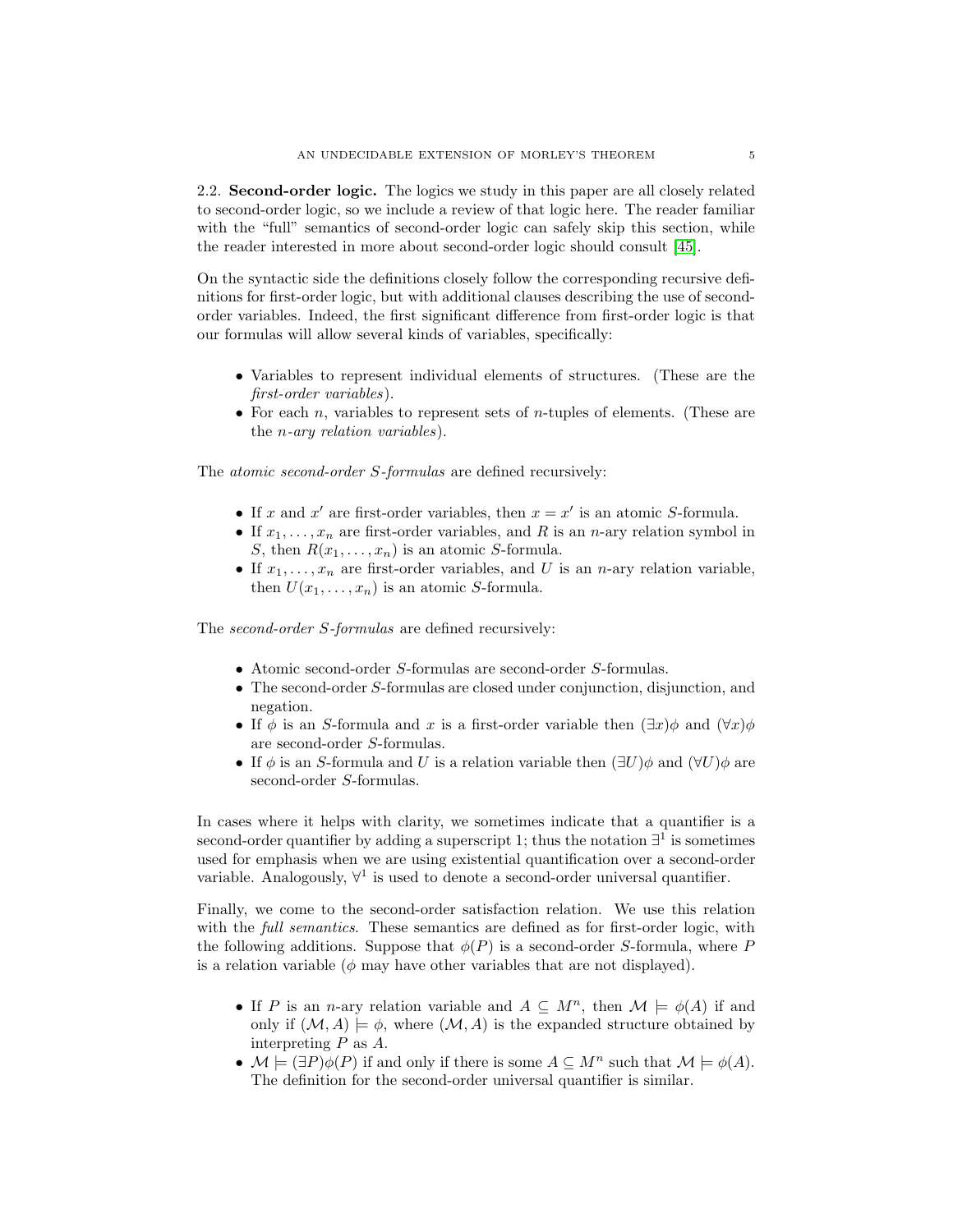While we will not be directly dealing with the meta-mathematical properties of second-order logic in this paper, we emphasize to the reader that second-order model theory is significantly different from first-order model theory. In particular, both the compactness and Löwenheim-Skolem theorems fail for second-order logic.

In Section [5](#page-12-0) we will need to consider restricted classes of second-order formulas. For that purpose the following fact (see [\[45,](#page-30-1) Section 4]) is very useful:

Fact 2.5. Every second-order formula is equivalent to a second-order formula in prenex normal form; that is, to a formula where all quantifiers appear at the beginning of the formula, and all second-order quantifiers precede all first-order quantifiers.

In light of this fact, when discussing second-order formulas in general we will assume they are already written in prenex normal form. To avoid overlap of terminology, we will say that a second-order formula is  $\forall_n$  if it is equivalent to a prenex formula that begins with a second-order universal quantifier and has a total of  $n$  blocks of quantifiers, and likewise a formula is  $\exists_n$  if it is equivalent to a prenex formula that begins with a second-order existential quantifier and has a total of  $n$  blocks of quantifiers. We refer to a second-order theory as a  $\forall_n$  theory if it has an axiomatization using sentences that are at most  $\forall_n$ , and likewise for  $\exists_n$  theories.

2.3. Descriptive complexity of second-order theories. Morley's proof of his result in [\[29\]](#page-29-4) relies heavily on the fact that  $Mod_S(\sigma)$  is Borel when  $\sigma$  is an  $L_{\omega_1,\omega}$ sentence. In the context of a sentence of second-order logic the sets  $Mod_S(\sigma)$  are no longer necessarily Borel. Instead, the models of a single second-order sentence will form a projective set, with the complexity of the set being determined by the quantifier complexity of the sentence.

<span id="page-5-0"></span>**Lemma 2.6.** Let S be a countable signature, and let  $\sigma$  be a second-order S-sentence. Then  $\text{Mod}_S(\sigma)$  is projective. More specifically, if  $\sigma$  is a  $\forall_n$  formula then  $\text{Mod}_S(\sigma)$ is a  $\mathbf{\Pi}^1_n$  set, and if  $\sigma$  is an  $\exists_n$  formula then  $\text{Mod}_S(\sigma)$  is a  $\mathbf{\Sigma}^1_n$  set.

*Proof.* The proof is by induction on the complexity of  $\sigma$ . It is well-known (see e.g. [\[10,](#page-29-5) Lemma 11.3.3]) that if  $\sigma$  is first-order then  $Mod_S(\sigma)$  is Borel. Conjunctions correspond to intersections and negations to complements, so the case of interest is the second-order existential quantifier.

Suppose that  $M$  is an S-structure, and X is a second-order variable, and that  $\mathcal{M} \models (\exists X)\varphi(X)$ . Then there is an  $S \cup \{X\}$ -structure  $\mathcal{M}'$  such that  $\mathcal{M}' \models \varphi$  and its reduct to S is M, i.e.  $\mathcal{M}' \upharpoonright S = \mathcal{M}$ . It is easily verified that the projection  $f: Mod_{S\cup \{X\}} \to Mod_S$  given by  $f(\mathcal{M}) = \mathcal{M} \upharpoonright S$  is continuous. We have:

$$
\begin{aligned} \text{Mod}_S(\exists X \varphi) &= \{\mathcal{M} \in \text{Mod}_S : \mathcal{M} \models (\exists X) \varphi(X)\} \\ &= \{\mathcal{M} \in \text{Mod}_S : (\exists \mathcal{N} \in \text{Mod}_{S \cup \{X\}}) \mathcal{N} \models \varphi(X) \text{ and } \mathcal{N} \upharpoonright S = \mathcal{M}\} \\ &= \{\mathcal{M} \in \text{Mod}_S : (\exists \mathcal{N} \in \text{Mod}_{S \cup \{X\}}(\varphi)) f(\mathcal{N}) = \mathcal{M}\} \\ &= f[\text{Mod}_{S \cup \{X\}}(\varphi)] \end{aligned}
$$

Thus the second-order existential quantifier corresponds to projection, completing the proof.  $\Box$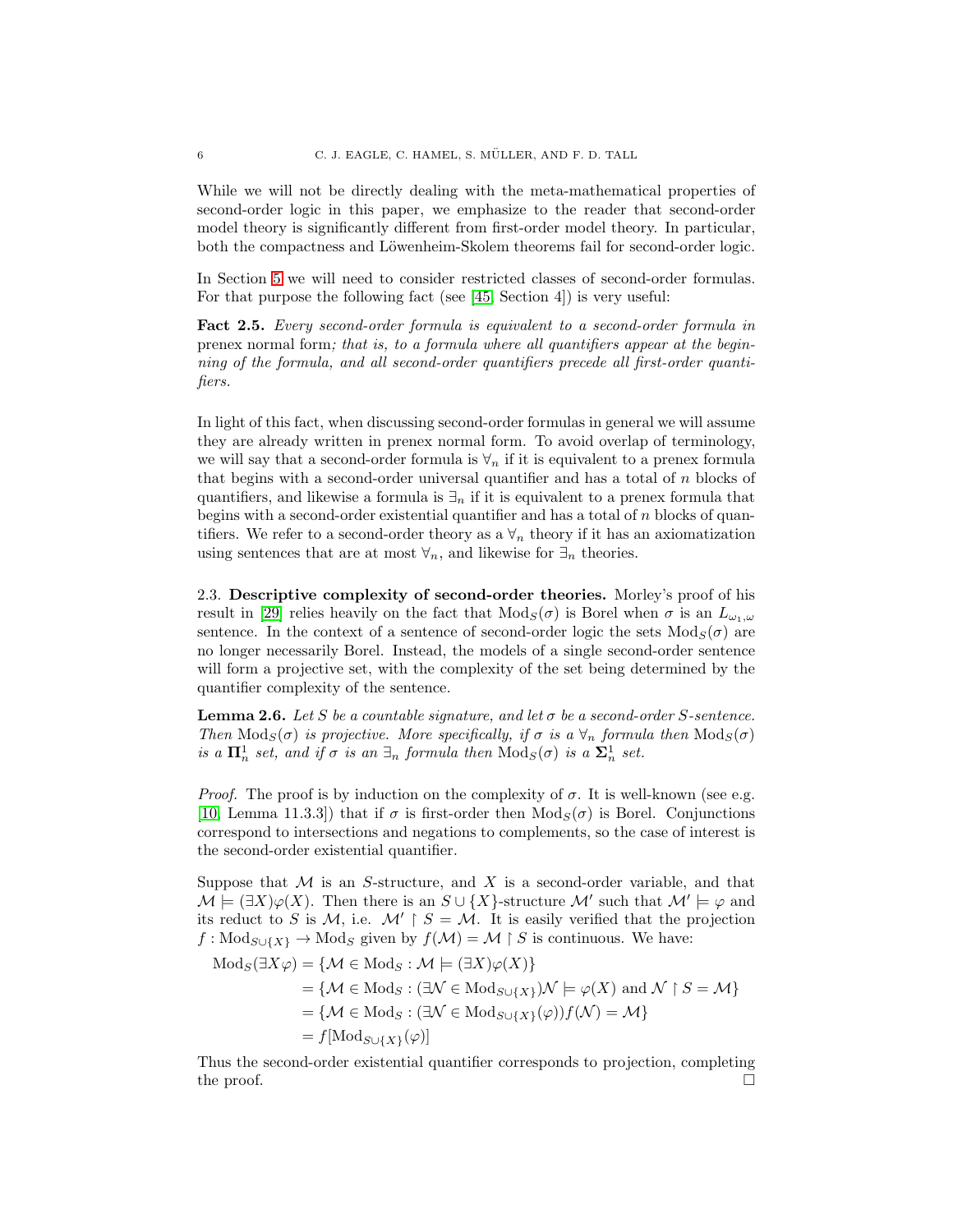It is easy to see that the relation of isomorphism of countable structures is a  $\Sigma_1^1$ relation on  $Mod_S$ . Combining this with Lemma [2.6](#page-5-0) and the fact that the projective classes  $\mathbf{\Pi}_{n}^{1}$  and  $\mathbf{\Sigma}_{n}^{1}$  are closed under countable intersection (see [\[20,](#page-29-7) Proposition 37.1]) we obtain:

<span id="page-6-2"></span>**Proposition 2.7.** If  $T$  is a second-order theory of bounded quantifier complexity, then  $\cong_T$  is a projective equivalence relation. More specifically, for  $n > 1$ , if T is  $a \forall n$  theory then  $\cong_T$  is a  $\Sigma_n^1$  relation, and if T is an  $\exists_n$  theory then  $\cong_T$  is a  $\Pi_n^1$ relation. If T is an existential second-order sentence (i.e.  $\exists_1$ ), then  $\cong_T$  is  $\Delta_2^1$ .

If we wish to consider second-order theories of unbounded quantifier complexity then we will need the following definition that generalizes the projective hierarchy:

**Definition 2.8.** The collection of  $\sigma$ -projective sets is the smallest  $\sigma$ -algebra containing the open subsets (of R) and closed under projections.

**Lemma 2.9.** Let S be a countable signature, and let T be a second-order S-theory. Then  $Mod_S(T)$  is  $\sigma$ -projective; it is in fact a countable intersection of projective sets.

<span id="page-6-0"></span>*Proof.*  $Mod_S(T) = \bigcap_{\sigma \in T} Mod_S(\sigma)$ , so this follows directly from Lemma [2.6.](#page-5-0)  $\square$ 

3. Morley's Theorem fails consistently for second-order logic

Our strategy for showing the consistent failure of Morley's Theorem for second-order logic is to force over L to add  $\aleph_2$  Cohen reals, and then force over the resulting model to add  $\aleph_3$  random reals. After that forcing, we have  $2^{\aleph_0} = \aleph_3$ . In this final model  $L[G][H]$  of set theory there are exactly  $\aleph_2$  Cohen reals over L (random reals don't add Cohen reals: [\[2,](#page-28-1) Section 7.2]), which will enable us to construct a second-order theory with exactly  $\aleph_2$  isomorphism classes of countable models.

Recall that a real r is Cohen over L if and only if r is not in any first category  $F_{\sigma}$ set  $F$  of reals,  $F$  having a constructible code (Solovay, see e.g. [\[2,](#page-28-1) Theorem 3.1.3]).

We will need the following lemma:

<span id="page-6-3"></span>**Lemma 3.1.** If M is a transitive set, then the structure  $(M, \in)$  does not have non-trivial automorphisms.

*Proof.* Suppose there is a non-trivial automorphism  $\tau$  of the structure  $(M, \in)$ . Since  $\in$  is well-founded, let a be an  $\in$ -minimal element of M on which  $\tau$  is not the identity. Now, M is transitive and well-founded, and a and  $\tau(a)$  have the same elements. Thus  $a = \tau(a)$ , a contradiction.

We are going to use the following theorem from [\[18\]](#page-29-8):

<span id="page-6-1"></span>**Theorem 3.2.** There is a sentence  $\sigma_1$  in the language of set theory using an unary predicate symbol  $\tilde{A}$  as a parameter such that for any  $A$  and any transitive class  $N$ ,  $(N, \in, A \cap N) \models \sigma_1$  if and only if  $N = L[A]$  or  $N = L_{\delta}[A]$  for some limit  $\delta > \omega$ .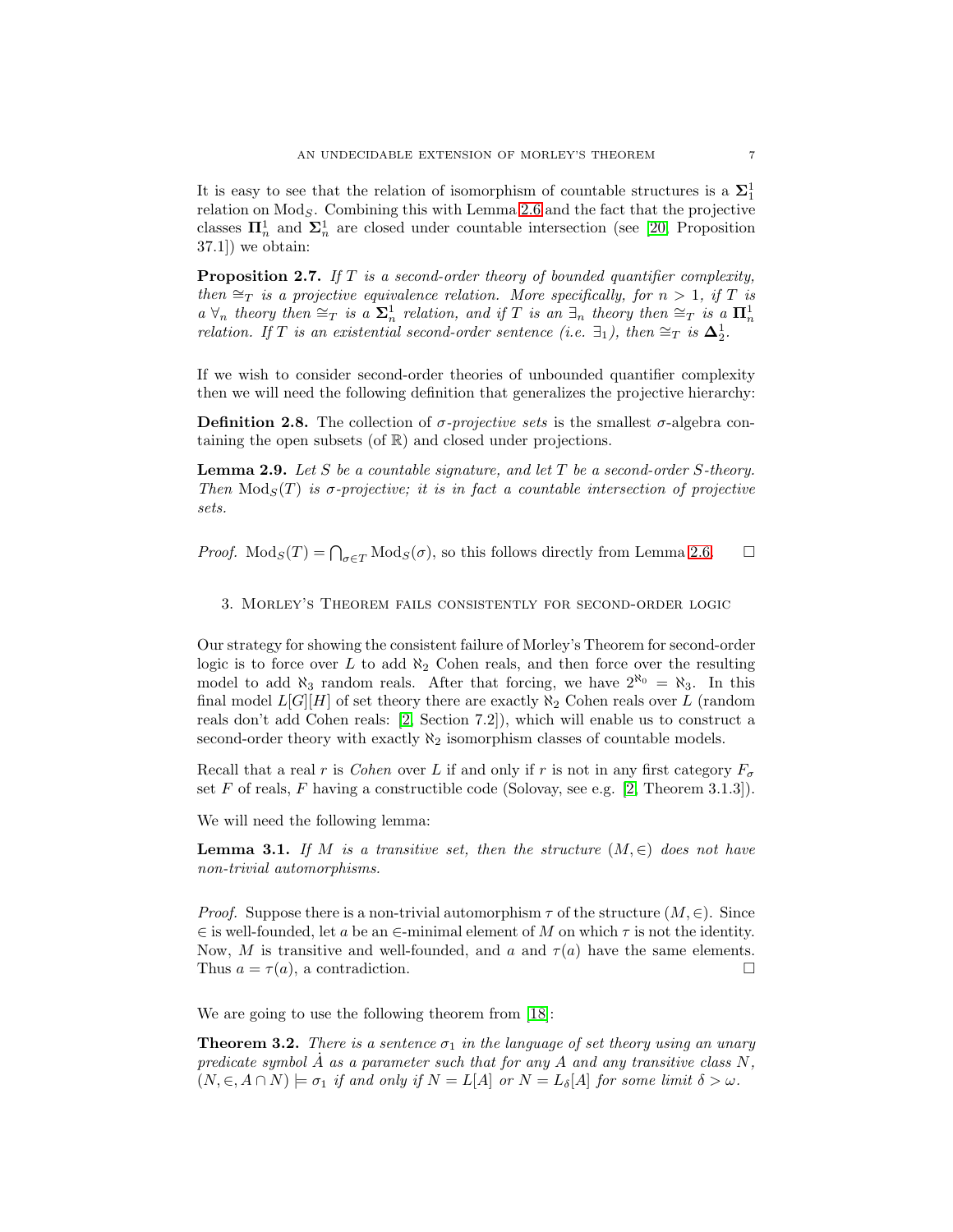<span id="page-7-0"></span>Theorem 3.3. It is consistent with ZFC that there exists a countable second-order theory with exactly  $\aleph_2$  non-isomorphic countable models while the continuum is  $\aleph_3$ .

*Proof.* Starting from L, we force to add  $\aleph_2$  Cohen reals over L and then add  $\aleph_3$ random reals over the resulting model. This latter model is then of the form  $L[G][H]$ where  $G$  and  $H$  are the generic filters associated to the Cohen and random forcings, respectively.

We consider the signature  $S = \{\in\}$  where  $\in$  is a binary relation symbol. We shall be considering only structures where  $\mathcal{M} = (M, \in^M)$  is a model of a fragment of ZF. To avoid confusion, we denote the  $\omega$  of a given model by  $\omega^{\mathcal{M}}$ . Moreover, since  $\omega$  is definable, we are going to use  $\omega$  on the syntactic side to denote what would be interpreted as  $\omega^{\mathcal{M}}$  in any of our models M. Analogously, given that we are only going to work with models of enough set theory in which  $L$  is definable, we are going to use L to denote the syntactic object that will be interpreted as  $L^{\mathcal{M}}$  by a model M. Note that  $(M, \in^{\mathcal{M}})$  is not necessarily transitive.

We shall produce a second-order formula to say that there is a Cohen real over L. For that purpose we use that "r is a Cohen real over  $L$ " is equivalent to the statement "r is not in any first category  $F_{\sigma}$  set F of reals, F having a constructible code" (i.e. in L). We treat first category  $F_{\sigma}$  sets as follows: fix  $\{O_n : n < \omega\}$  to be the base for  $\omega^{\omega}$  corresponding to open intervals with rational endpoints enumerated in a recursive fashion. If  $C = \bigcup_{n<\omega} F_n$  is  $F_{\sigma}$  and each  $F_n$  is closed and nowhere dense, C satisfies:

$$
(\forall n < \omega)(\forall m < \omega)(\exists B_n \in \mathcal{P}(\omega))[(F_n = \omega^{\omega} \setminus \bigcup_{k \in B_n} O_k) \wedge (O_m \not\subseteq F_n) \wedge (C = \bigcup_{k < \omega} F_k)].
$$

Notice that the quantification " $\exists B_n \in \mathcal{P}(\omega)$ " is a first-order quantification because we are considering only models of (sufficiently large fragments of) ZF, and here the quantification ranges over the model's version of the power set of its version of  $\omega$ , which are first-order definable sets in the language of set theory. Furthermore, we denote by  $A_c$  the set coded by c as in Kanamori [\[18,](#page-29-8) p. 137]. Then we can denote the statement that c is a code for  $A_c$  and  $A_c$  is an  $F_{\sigma}$  first category set by the first-order formula  $F_{\sigma}(c)$ .

Our objective is to write down a theory such that each of its isomorphism classes contains a model of the form  $L_{\delta}[r]$  where  $\delta < \omega_1$  and r is Cohen over  $L_{\delta}$ . We use the formula  $\sigma_1$  from Theorem [3.2](#page-6-1) under the following considerations: We use second-order quantification to state the existence of a binary relation that will yield the graph of a Cohen real when restricted to  $\omega \times \omega$ . Thus the unary predicate  $\hat{A}$ from Theorem [3.2](#page-6-1) is taken to be simply belonging to the set of pairs satisfying the binary relation R and we denote the resulting formula by  $\sigma_1^R$ .

The following sentence  $\psi$  asserts the existence of a Cohen real the graph of which satisfies the formula  $\sigma_1^R$ :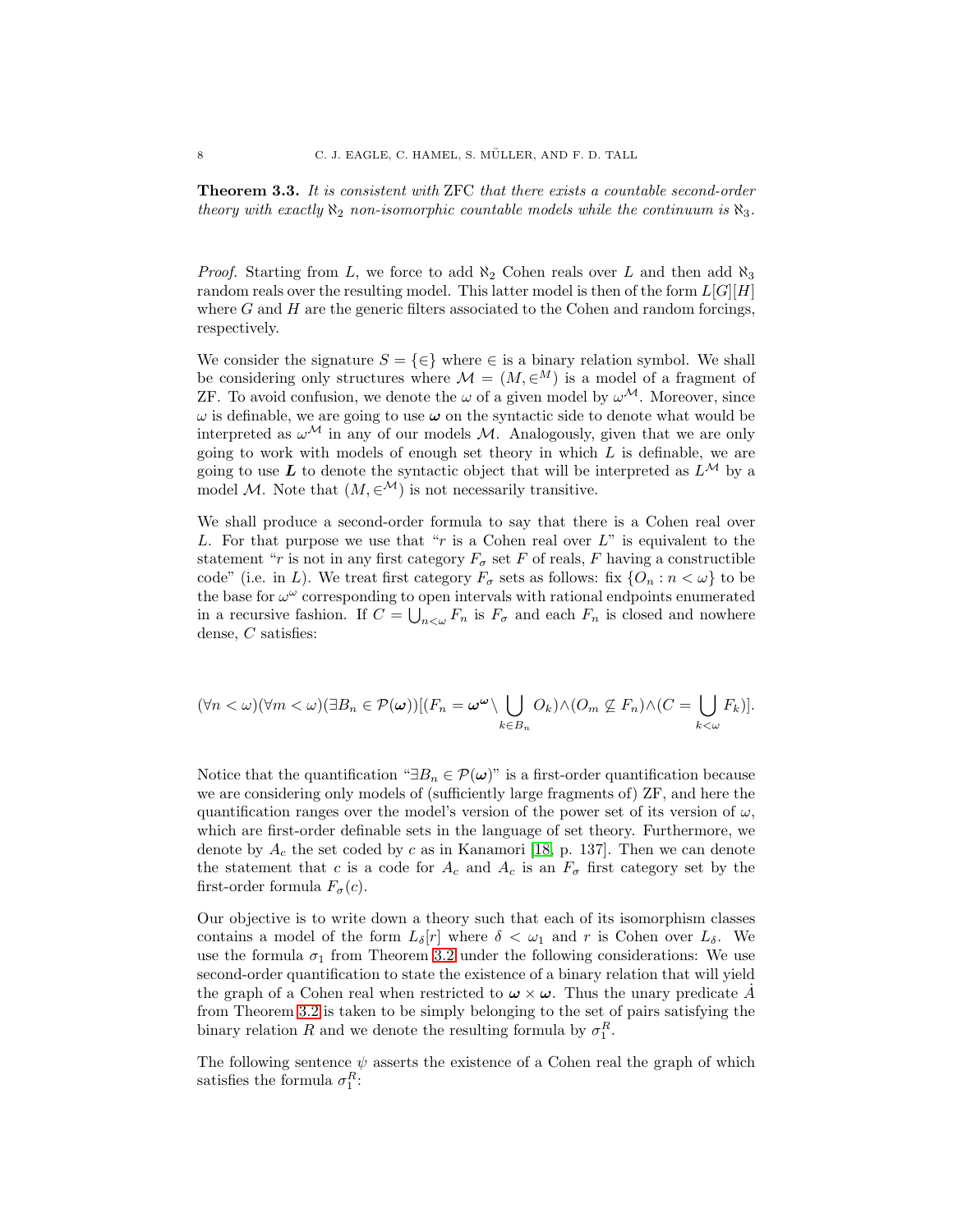$$
(\exists^1 R)(\forall x)(\forall y)(\forall c \in \omega^\omega)(\exists f \in \omega^\omega)(\forall n \in \omega)(\exists ! m \in \omega)
$$
  
\n
$$
R(n, m) \land (R(x, y) \implies (x, y) \in \omega \times \omega)
$$
  
\n
$$
\land
$$
  
\n
$$
(\forall n)(\forall m)(f(n) = m \iff R(n, m)) \land (c \in L \land F_\sigma(c) \implies f \notin A_c)
$$
  
\n
$$
\land
$$
  
\n
$$
\sigma_1^R
$$

The sentence  $\psi$  only has one second-order (existential) quantifier and so the complexity of  $Mod_S(\psi)$  is  $\Sigma_1^1$ . Notice that R is the only variable under the scope of a second-order quantifier, being a binary relation symbol. As mentioned before, L refers to the syntactic placeholder for what will be interpreted as  $L^{\mathcal{M}}$  in any model M that we consider. Thus  $c \in L$  is just a first-order quantification in  $\psi$ . For simplicity, we denote the function (in fact, the real) f that appears in  $\psi$  by r.

We emphasize that the sentence  $\sigma_1^R$ , which we take from Kanamori, is a sentence in the signature  $S \cup \{R\}$ . It is for this reason that we need to use second-order quantification to obtain  $r$ ; even though we go on to require that  $R$  is closely tied to an element  $f_R$  of our model, in using the result from Kanamori it is important that  $R$  itself is a relation on our model, not an element of the model.

We proceed with a variation of an argument that appears in [\[18\]](#page-29-8). The following sentences constitute our second-order theory  $T$ :

\n- (1) 
$$
\psi
$$
\n- (2)  $(\forall^1 A)(\exists x \in A)(x \cap A = \emptyset)$ .
\n- (3) Enough ZF including extensionality.
\n

Notice that the resulting complexity of  $Mod(T)$  remains  $\Delta_2^1$ , and so by Proposition [2.7](#page-6-2) the complexity of the isomorphism relation  $\cong_T$  is  $\Delta_2^1$ .

In order to count the models of  $T$  we will use the following claim:

**Claim 1.** For every  $\mathcal{N} \models T$  there is a unique ordinal  $\gamma < \omega_1$  and real r which is Cohen over  $L_{\gamma}$  such that  $\mathcal{N} \cong L_{\gamma}[r]$ .

We indiscriminately use the notation  $L_{\gamma}[r]$  to denote both the forcing extension which is obtained by adding the real r to  $L_{\gamma}$ , and the  $\gamma$ -th level of the hierarchy of sets constructible relative to r. The reason is that when r is generic over  $L_{\gamma}$  the universes of these two models are the same, see [\[21,](#page-29-9) Exercise VII B10].

Our strategy is to count equivalence classes of the isomorphism relation on  $Mod(T)$ by looking at the models in each class that are of the form  $L_{\gamma}|r|$  where  $\gamma < \omega_1$ and  $L_{\gamma}[r] \models$ "r is Cohen over L", which means that r is Cohen over  $L_{\gamma}$ . We show that for any such  $\gamma$  in  $L[G][H]$ , there are only  $\aleph_2$  Cohen reals over  $L_{\gamma}$ : suppose there is a Cohen over  $L_{\gamma}$  real in  $L[G][H] \setminus L[G]$ . It is standard to see (the reader is referred to [\[4\]](#page-28-2)) that such a real would be added by a countable initial segment of the random forcing and so it is added by one random real s, since the forcing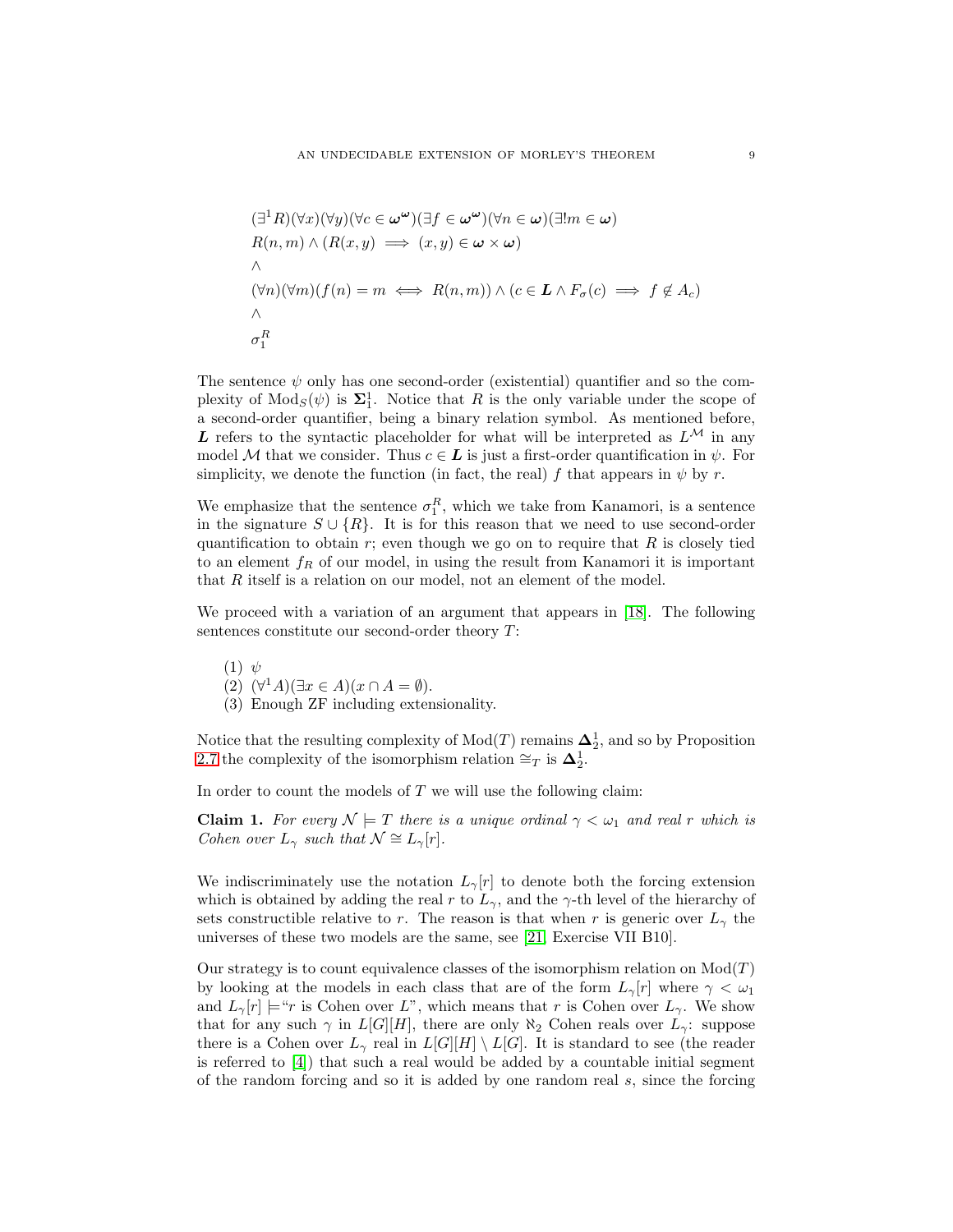for adding one random real is isomorphic to that of adding countably many. Now s being random over  $L[G]$  is equivalent to that s is not in any Borel null set with a code in  $L[G]$  (Solovay, see e.g. [\[2,](#page-28-1) Theorem 3.1.3]), so it is clear that it is also random over  $L_{\gamma}[G]$  (and over  $L_{\gamma}$ ) and so it could not have added any Cohen over  $L_{\gamma}[G]$  (or over  $L_{\gamma}$ ) reals. In  $L[G]$  there are only  $\aleph_2$  reals and we have just shown that no element of  $L[G][H] \setminus L[G]$  can be Cohen over an  $L_{\gamma}$  and so, for any  $\gamma < \omega_1$ , there are only  $\aleph_2$  r's such that  $L_{\gamma}[r] \models$ "r is Cohen over L".

Since there are only  $\aleph_2$  reals that are Cohen over a given  $L_{\gamma}$ , and only  $\aleph_1$  choices for  $\gamma$ , the proof is complete once we prove Claim 1.

For existence, suppose that  $\mathcal{N} = (N, \infty) \models T$ . By clauses (2) and (3) of the definition of T the structure  $(N, \infty^N)$  is extensional and well-founded, and hence by the Mostowski collapse there is a transitive set X such that  $(X, \in) \cong (N, \infty)$ , where the membership relation on  $X$  is the membership relation from  $V$ . The key observation is that, by second-order semantics, since  $\mathcal N$  "thinks" it is wellfounded, it really is. Through this isomorphism, we get a model  $\mathcal{N}' \models T$  where the underlying set is X and  $\in^{\mathcal{N}'} = \in$ . By clause (1) of T and Theorem [3.2,](#page-6-1)  $X = L_{\gamma}[r]$ for some  $\gamma$ ,  $\gamma < \omega_1$ , where r is Cohen over L. Thus, each isomorphism class of T contains a model of the form  $L_{\gamma}[r]$ .

Now, suppose that we are given two different models  $L_{\alpha}[r_1]$  and  $L_{\beta}[r_2]$ . It is immediate to see that if  $\alpha \neq \beta$ , then the two models are non-isomorphic. If  $\alpha = \beta$ , we distinguish two subcases: First, suppose that  $r_1$  and  $r_2$  are mutually generic and that  $L_{\alpha}[r_1] \cong L_{\alpha}[r_2]$ . Then we must have that the isomorphisms  $\pi_{1,2}: L_{\alpha}[r_1] \to$  $L_{\alpha}[r_2]$  and  $\pi_{2,1}: L_{\alpha}[r_2] \to L_{\alpha}[r_1]$  must be the identity. Otherwise, notice that their compositions  $\pi_{1,2} \circ \pi_{2,1} : L_\alpha[r_1] \to L_\alpha[r_1]$  and  $\pi_{2,1} \circ \pi_{1,2} : L_\alpha[r_2] \to L_\alpha[r_2]$  yield automorphisms of  $L_{\alpha}[r_1]$  and  $L_{\alpha}[r_2]$  (respectively), and so such compositions must be the identity since these models have no non-trivial automorphisms by Lemma [3.1.](#page-6-3) Now, since such isomorphisms can never be  $\in$ -decreasing (by the same  $\in$ induction argument as in Lemma [3.1\)](#page-6-3) and their compositions yield the identity, they must be identity themselves and so  $L_{\alpha}[r_1] = L_{\alpha}[r_2]$ , which contradicts the mutual genericity of  $r_1$  and  $r_2$ . Secondly, when  $r_1$  and  $r_2$  are not mutually generic, we simply have  $L_{\alpha}[r_1] = L_{\alpha}[r_2]$  since each is definable from the other. Notice that we have  $\aleph_2$  mutually generic Cohen reals over L in  $L[G][H]$ . Thus each isomorphism class of T contains an  $L_{\gamma}[r]$  for r Cohen over  $L_{\gamma}$  and  $\gamma < \omega_1$ , while two mutually generic Cohen reals over the same  $L_{\gamma}$  yield non-isomorphic models of T, and so there are  $\aleph_2$  isomorphism classes and yet the continuum is  $\aleph_3$  in  $L[G][H]$ .

## <span id="page-9-0"></span>4. Morley's Theorem is consistently true for second-order logic

In this section we sketch that, modulo a supercompact cardinal, the extension of Morley's result to second-order logic is consistently true. This completes the proof of the undecidability of the second-order version of Morley's Theorem. We will obtain finer results, with smaller large cardinals, in later sections. In fact, the consistency of the Absolute Morley Theorem follows directly from the following result of Foreman and Magidor.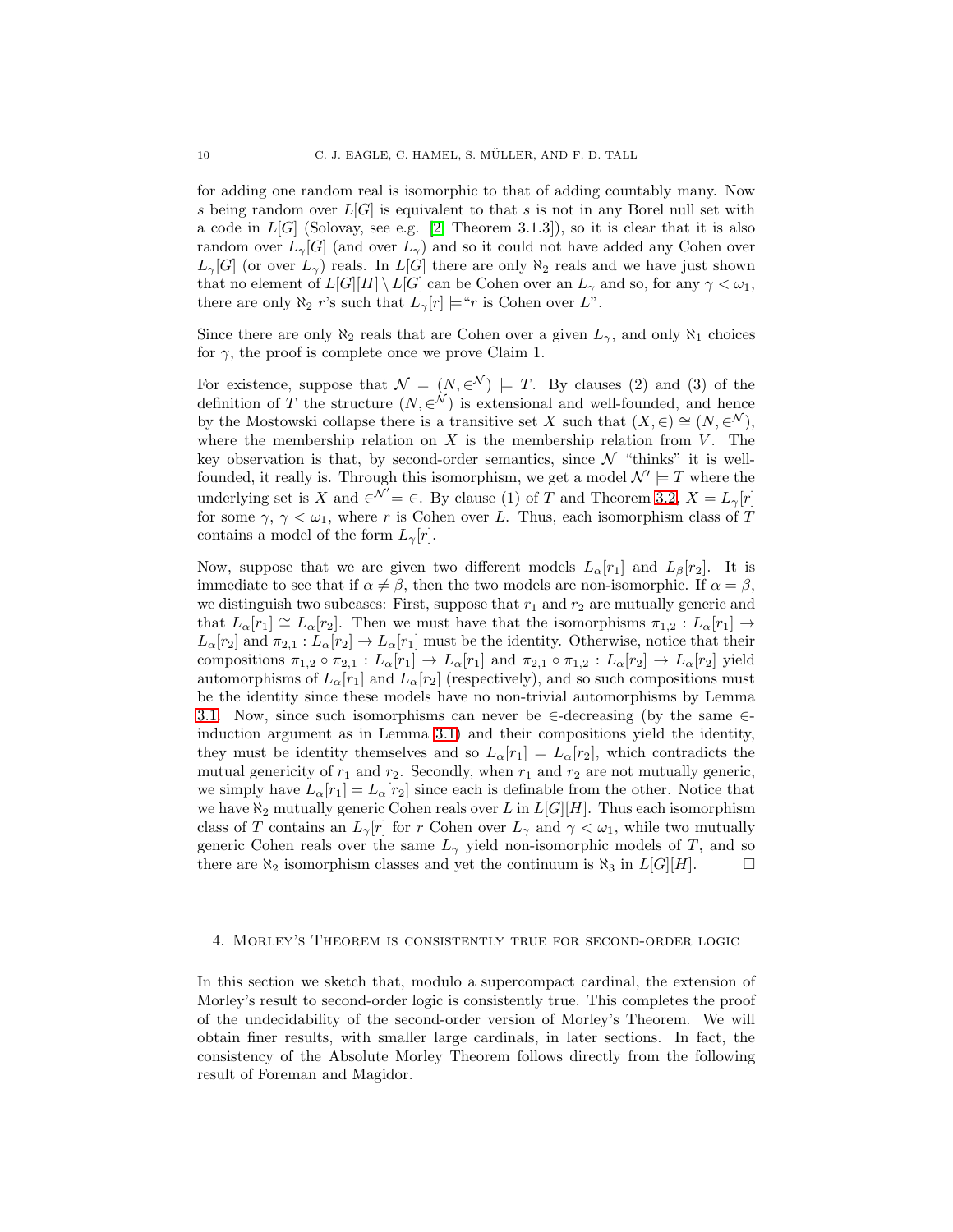<span id="page-10-0"></span>**Theorem 4.1** ([\[9\]](#page-29-6)). If it is consistent that there is a supercompact cardinal, then it is consistent that  $\neg$ CH and every equivalence relation on the power set of  $\mathbb R$  that is in  $L(\mathbb{R})$  has  $\leq \aleph_1$  or a perfect set of inequivalent elements.

Foreman and Magidor do not specifically state Theorem [4.1](#page-10-0) in [\[9\]](#page-29-6), but it is implicit in their work. In this section we sketch a proof of a weaker version of Theorem [4.1.](#page-10-0) Since our intended audience includes model theorists who may not be familiar with large cardinals or inner models of set theory, we first need to briefly explicate "supercompact" and " $L(\mathbb{R})$ ". But first, for the set theorist reader, we should mention that with the development of Inner Model Theory since [\[9\]](#page-29-6), it is now clear that the supercompact cardinal above may be reduced to the assumption that there is a proper class of Woodin cardinals (defined in Section 7). We will consider and prove various extensions and improvements of Theorem [4.1](#page-10-0) in Section [7](#page-22-0) below.

**Definition 4.2.** A cardinal  $\kappa$  is *supercompact* if for every cardinal  $\lambda \geq \kappa$  there exists an elementary embedding  $j_{\lambda}$  of V into an inner model M (i.e. a proper class model of ZFC included in V) with *critical point*  $\kappa$  (least ordinal  $j_{\lambda}$  moves) and  $\lambda < j_{\lambda}(\kappa)$ , such that  $M^{\lambda}$  is included in M.

Supercompactness allows us to reflect certain kinds of relatively simple statements about cardinals equal to or beyond the supercompact cardinal back down to cardinals below it. Supercompactness combined with iterated forcing is a useful method in the establishing of the consistency of unbounded universal statements. See [\[18,](#page-29-8) Section 22].

In Section [2](#page-2-0) we showed that when  $\sigma$  is a second-order sentence,  $Mod(\sigma)$  is projective; it is not generally Borel. If T is a second-order theory, then  $Mod(T)$  is the countable intersection of projective sets, but these projective sets may have unbounded complexity, so  $Mod(T)$  is  $\sigma$ -projective but may not be projective. Since some results from the literature are set in the broader context of sets in  $L(\mathbb{R})$ , we remind the reader of that setting.

**Definition 4.3.**  $L(\mathbb{R})$ , the collection of all sets constructible from  $\mathbb{R}$ , is the smallest inner model of V containing  $\mathbb R$  as a member. It is defined in analogy to L and  $L[\mathbb R]$ by:

$$
L_0(\mathbb{R}) = Trc(\mathbb{R})
$$
 the transitive closure of  $\mathbb{R}$   

$$
L_{\alpha+1}(\mathbb{R}) = Def(L_{\alpha}(\mathbb{R}))
$$
  

$$
L_{\delta}(\mathbb{R}) = \bigcup_{\alpha < \delta} L_{\alpha}(\mathbb{R})
$$
 for limit  $\delta > 0$   

$$
L(\mathbb{R}) = \bigcup_{\alpha \in ON} L_{\alpha}(\mathbb{R})
$$

We are actually interested in  $L(\mathbb{R}) \cap \mathcal{P}(\mathbb{R})$ , but will usually just write  $L(\mathbb{R})$ . Notice that each element C of  $L(\mathbb{R})$  can be defined by a formula of the language of set theory with a real and finitely many ordinals as parameters. We speak of the real together with the ordinals as a "code" of C. We will speak more about coding later. In particular, by coding, we can easily see that  $\sigma$ -projective sets are in  $L(\mathbb{R})$ . Weaker large cardinal hypotheses suffice for our  $\sigma$ -projective purposes, as we shall see in Sections [5](#page-12-0) and [7,](#page-22-0) and these are sufficient for our applications to second-order logic. We do not know of any interesting logics that lead us beyond the  $\sigma$ -projective sets toward  $L(\mathbb{R})$ , but any logic we can define by using a formula of set theory with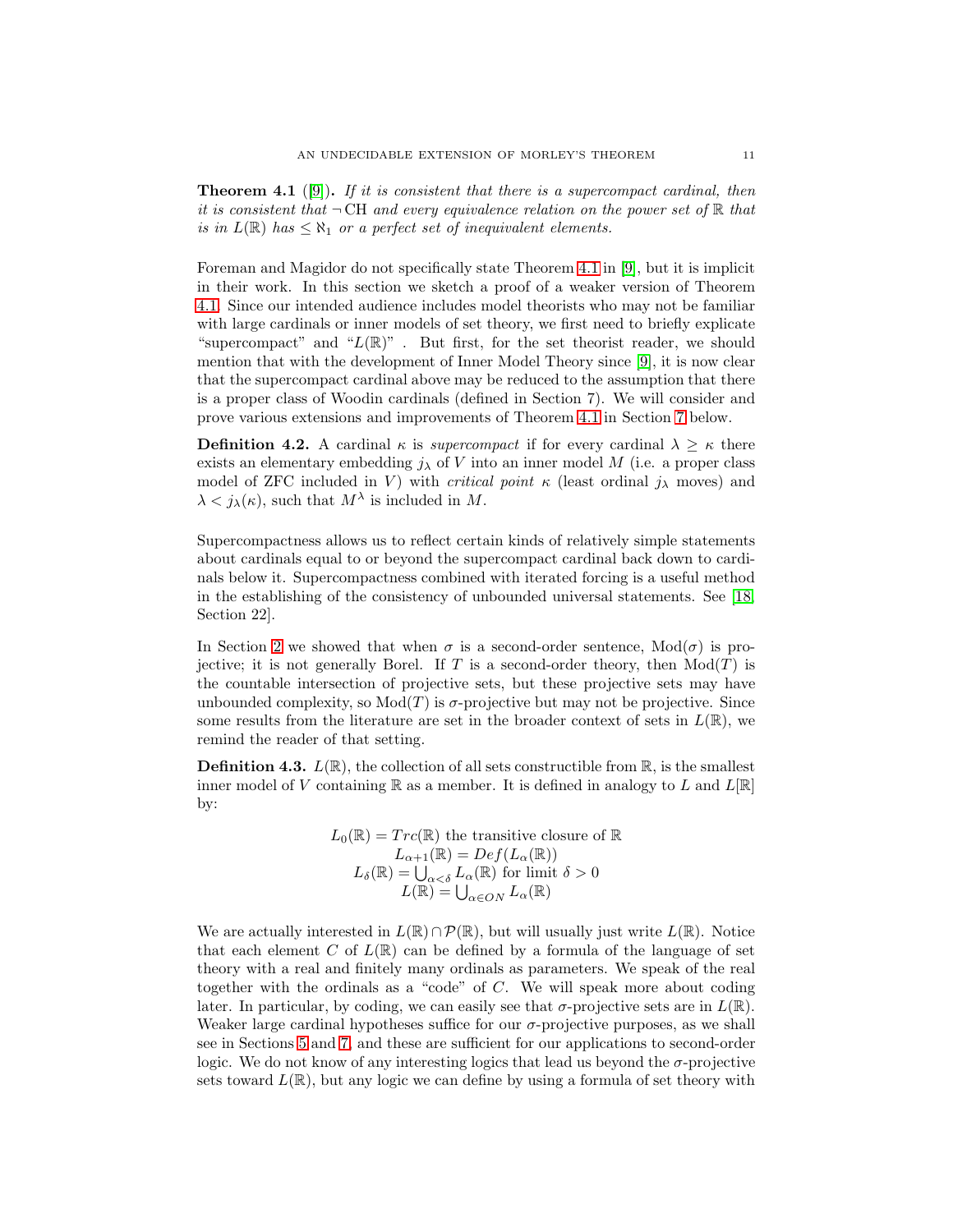finitely many real and ordinal parameters is fair game. The model of set theory that Foreman and Magidor use is actually one familiar to set theorists. It is the usual model for the Proper Forcing Axiom.

- **Definition 4.4.** (1) If  $\kappa$  is a cardinal,  $H(\kappa)$  is the set of all sets the transitive closures of which have cardinality strictly less than  $\kappa$ . It is known that if  $\kappa$ is regular uncountable,  $(H(\kappa), \in)$  models ZFC except perhaps for the power set axiom.
	- (2) Given a forcing notion P and  $\kappa$  a regular cardinal satisfying  $\kappa > 2^{|P|}$ , we say that a countable elementary submodel N of  $H(\kappa)$  is *suitable for* P if  $P(P) \in N$ .
	- (3) Given a forcing notion P, fix  $\kappa$  a regular cardinal satisfying  $\kappa > 2^{|P|}$ . We say that P is proper if whenever  $p \in P$ , there is a  $q \in P$  such that  $q \leq p$  and for every suitable countable elementary submodel M of  $H(\kappa)$ , and every  $D \in M$  which is dense in P,  $D \cap M$  is predense below q (i.e. every  $r \leq q$  is compatible with an element of  $D \cap M$ ).

The Proper Forcing Axiom (PFA) is like  $\mathsf{MA}_{\aleph_1}$ , but instead of meeting  $\aleph_1$  dense sets for countable chain condition partial orders, one does this for the wider class of proper partial orders. The usual model is obtained by iterating proper posets of size less than a supercompact cardinal  $\kappa$  via countable support iteration  $\kappa$  many times, and then using a reflection argument to argue that all collections of  $\aleph_1$  dense sets in any proper partial order have been dealt with. For details, see e.g. [\[17\]](#page-29-10). It is known that PFA implies  $2^{\aleph_0} = \aleph_2 [3, 47]$  $2^{\aleph_0} = \aleph_2 [3, 47]$  $2^{\aleph_0} = \aleph_2 [3, 47]$ .

We will briefly sketch the ideas of the Foreman-Magidor proof in the special case we are interested in, namely equivalence relations - such as  $\sigma$ -projective ones - that are coded by a real. A detailed analysis of the proof will appear in Section [7,](#page-22-0) where we find weaker hypotheses that still enable us to compute the possible numbers of equivalence classes for thin equivalence relations definable more stringently than just being in  $L(\mathbb{R})$ . For example, let us consider all sets of reals - e.g. the  $\sigma$ projective ones - that are constructible from a real. The idea of the Foreman-Magidor proof is to note that a code for such a set (being a real, it is of size less than the supercompact) appears at some initial stage of the iteration; if such an equivalence relation is thin, then they show that the interpretation of the code when the code appears is also thin ("downwards generic absoluteness"), and that the rest of the proper forcing adds no new equivalence classes to thin equivalence relations ("upwards generic absoluteness"). When the code appears at some initial stage, we may without loss of generality assume CH holds at that stage, since it holds cofinally often in the iteration. At that stage then, its interpretation has no more than  $\aleph_1$  equivalence classes. By upwards generic absoluteness, its interpretation at the final stage, which is just the equivalence relation we started with, then has no more than  $\aleph_1$  equivalence classes. It is convenient that we can refer to a well-known model of set theory, but the Foreman-Magidor proof does not actually use most of the properties of that model. For further discussion, see Section [7.](#page-22-0)

This sketch sounds to a set theorist like a typical supercompact reflection proof, but there are some nuances. In Section [7,](#page-22-0) with the benefit of research after [\[9\]](#page-29-6), we will prove sharper results. We need to talk about codes. Think for example of the pair  $\langle 0, 1 \rangle$  as the real  $2^1 \times 3^2$ . This real can be thought of as coding the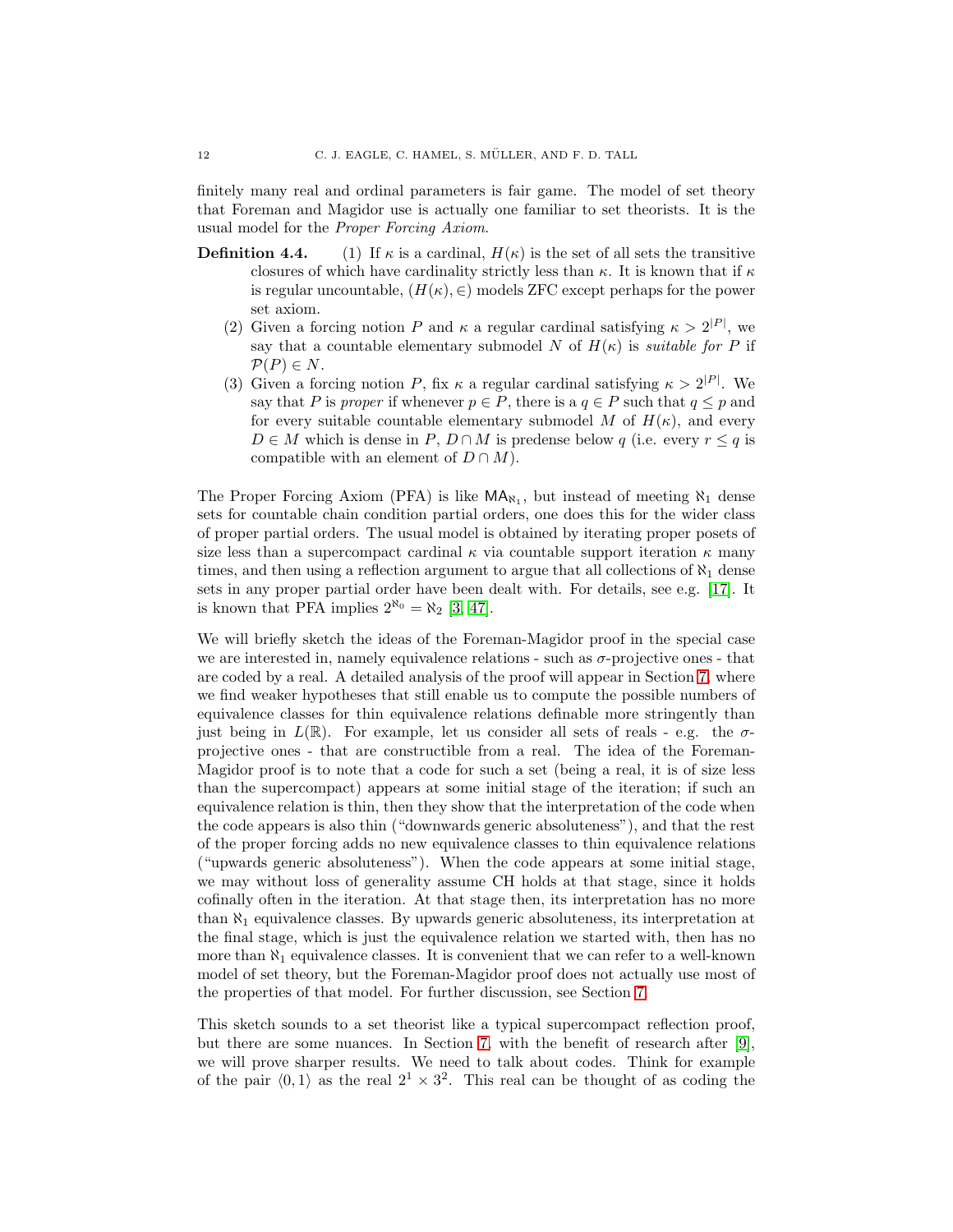open interval  $(0, 1)$ , which of course has different extensions in different models.  $\sigma$ -projective sets are coded by a real, just as Borel sets are. The reader is probably familiar with the idea of coding a Borel set: one first lists the pairs of rational numbers in some recursive way, then countable sequences of such pairs to code open sets, then countable sequences of these, as well as countable intersections of complements of these, then continue recursively to list countable sequences of what has gone before, etc. For a careful exposition of coding, see [\[22\]](#page-29-11). Sets in  $L(\mathbb{R})$  are coded by a real plus finitely many ordinals. This makes things more complicated, since those ordinals may be bigger than the large cardinal that we are collapsing to  $\aleph_2 = 2^{\aleph_0}$ . Since we don't currently have any examples of interesting logics that are in  $L(\mathbb{R})$  but are not definable from a real, here we just sketched the Foreman-Magidor proof for logics that are in  $L(\mathbb{R})$  and definable from a real. We will prove - indeed improve - their theorem later.

#### 5. Finer Analysis: Descriptive Set Theory

<span id="page-12-0"></span>In the previous section we noted that from the consistency of a supercompact cardinal we can obtain the consistency of the Absolute Morley Theorem for secondorder logic. In this section we start examining how weakenings of the  $L(\mathbb{R})$  results of Foreman-Magidor [\[9\]](#page-29-6) can be achieved via weaker assumptions. We achieve this by cobbling together results from the literature. In Section [7](#page-22-0) we employ the machinery of Inner Model Theory to achieve more precise conclusions.

Most of this section concerns Descriptive Set Theory, and as such when we discuss issues of definability we mean "definable" in the sense used in Descriptive Set Theory. In particular, typical definability notions we consider are "Borel", "analytic", "projective", or being in  $L(\mathbb{R})$ .

Morley and Burgess use that projections of Borel sets are analytic. To extend their results to second-order logic we will use that countable intersections of projective sets are  $\sigma$ -projective. Morley quotes the classical theorem of Descriptive Set Theory that analytic sets have the perfect set property; we want to make similar assertions for  $\sigma$ -projective sets. However such assertions are no longer theorems of ZFC: Gödel showed that under  $V = L$ , there is an uncountable co-analytic  $(\mathbf{\Pi}_{1}^{1})$  set which does not include a perfect set. See e.g. [\[18\]](#page-29-8) for a proof. Co-analytic sets do, however, have cardinality  $\leq \aleph_1$  or  $2^{\aleph_0}$ .

One way of extending the perfect set property to more complicated sets of reals is via large cardinals, which imply restrictions of the Axiom of Determinacy to various classes of definable sets of reals, which in turn imply that if such sets are uncountable, they include perfect sets. We refer the reader to Section 27 of [\[18\]](#page-29-8) for an introduction to determinacy and the formal definitions of games and winning strategies. In the standard Descriptive Set Theory abuse of notation, we think of  $\mathbb R$  as  $\omega^{\omega}$ . This is harmless since the descriptive structures of the reals, of the Baire space  $\omega^{\omega}$  and of the Cantor space are isomorphic.

**Definition 5.1.** Let C be a collection of subsets of  $\mathbb{R}$  (we are interested in C's which are composed of sets which are "definable" in some sense). AD<sub>C</sub> is the assertion that given any  $C \in \mathcal{C}$ , in any game where players alternately pick natural numbers,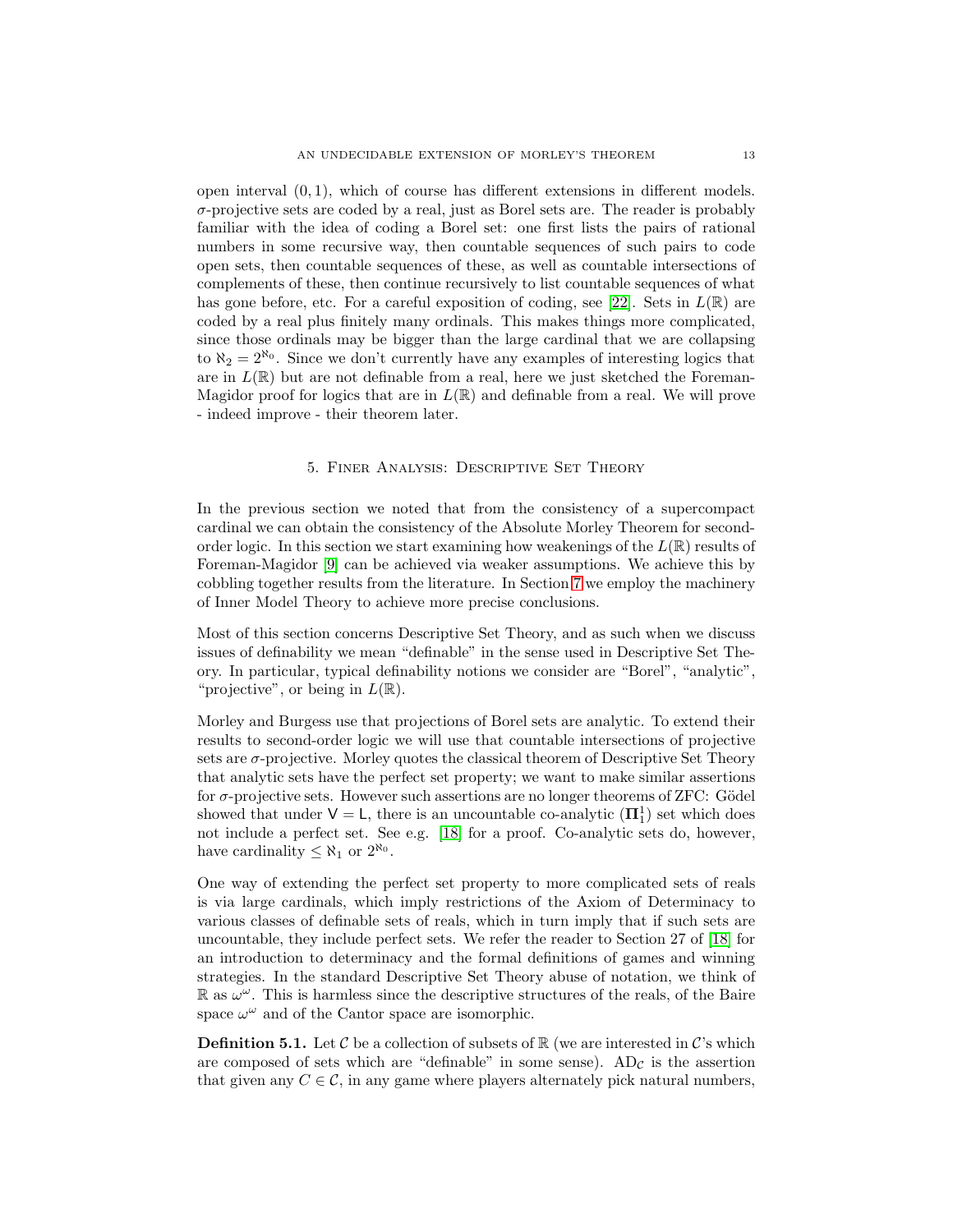with Player I trying to get the resulting infinite sequence to be in  $C$  and Player II trying to prevent that, one of the players has a winning strategy. Projective determinacy (PD) is the assertion  $AD_{\mathcal{P}}$  where  $\mathcal P$  is the collection of all projective sets. For specific levels of the projective hierarchy, instead of e.g.  $AD_{\Sigma_{17}^1}$ , it is common to write  $Det(\mathbf{\Sigma}_{17}^1)$ .

Letting $\beta$  stand for the collection of all Borel sets,  $AD_{\beta}$  is a theorem of ZFC ([\[24\]](#page-29-12), see also [\[20\]](#page-29-7)); AD for progressively larger definable classes follows from progressively larger cardinals.  $L(\mathbb{R})$  cannot satisfy the Axiom of Choice if we suppose that it satisfies the Axiom of Determinacy, but there is much to be said for assuming  $AD_{L(\mathbb{R})}$  within a ZFC environment, since it follows from large cardinals and imposes a pleasant regularity on the constructible sets of reals. See [\[18,](#page-29-8) Section 32]. For example, note the following result from [\[50\]](#page-30-3):

**Theorem 5.2** (Steel-Woodin). If there is a supercompact cardinal (much weaker cardinals suffice), then  $AD_{L(\mathbb{R})}$  holds.

The conclusion says that determinacy holds for all constructible sets of reals. For familiar classes  $\mathcal{C}$ , AD<sub>C</sub> implies every uncountable member of  $\mathcal{C}$  includes a perfect set [\[6\]](#page-28-4).

We want to build a model of set theory in which the isomorphism relation for countable models of a second-order theory has either at most  $\aleph_1$  classes or has a perfect set of non-isomorphic models. We don't know of any results that deal specifically with this question, but there is a long line of research extending Silver [\[38\]](#page-29-13) which tries to count the number of equivalence classes of a definable equivalence relation among sets of reals.

5.1. Thin equivalence relations. A great deal is known about equivalence relations on Polish spaces that do, or do not, have a perfect set of pairwise inequivalent elements. Here we remind the reader of some of the standard terminology and some relevant results from the literature. We also prove that Morley's Theorem extends to sentences of universal second-order logic.

Although results about determinacy and the perfect set property are motivating, there does not seem to be a direct link between a projective class having the perfect set property and whether an equivalence relation of that complexity has perfectly many equivalence classes. In fact,  $\Sigma^1_2$  has the perfect set property because each  $\Sigma^1_2$ set is the union of  $\aleph_1$  Borel sets (a classical result), but it is undecidable, modulo large cardinals, whether or not thin  $\Sigma_2^1$  equivalence relations have  $\leq \aleph_1$  equivalence classes.

Recall from Section [2](#page-2-0) that an equivalence relation  $E$  on a Polish space  $X$  is thin if there is no perfect set of pairwise  $E$ -inequivalent elements of  $X$ . The theorem of Burgess [\[5\]](#page-28-0) mentioned in the introduction can thus be stated as follows:

<span id="page-13-0"></span>**Theorem 5.3** (Burgess).  $A \Sigma_1^1$  thin equivalence relation on a Polish space X has at most  $\aleph_1$  equivalence classes.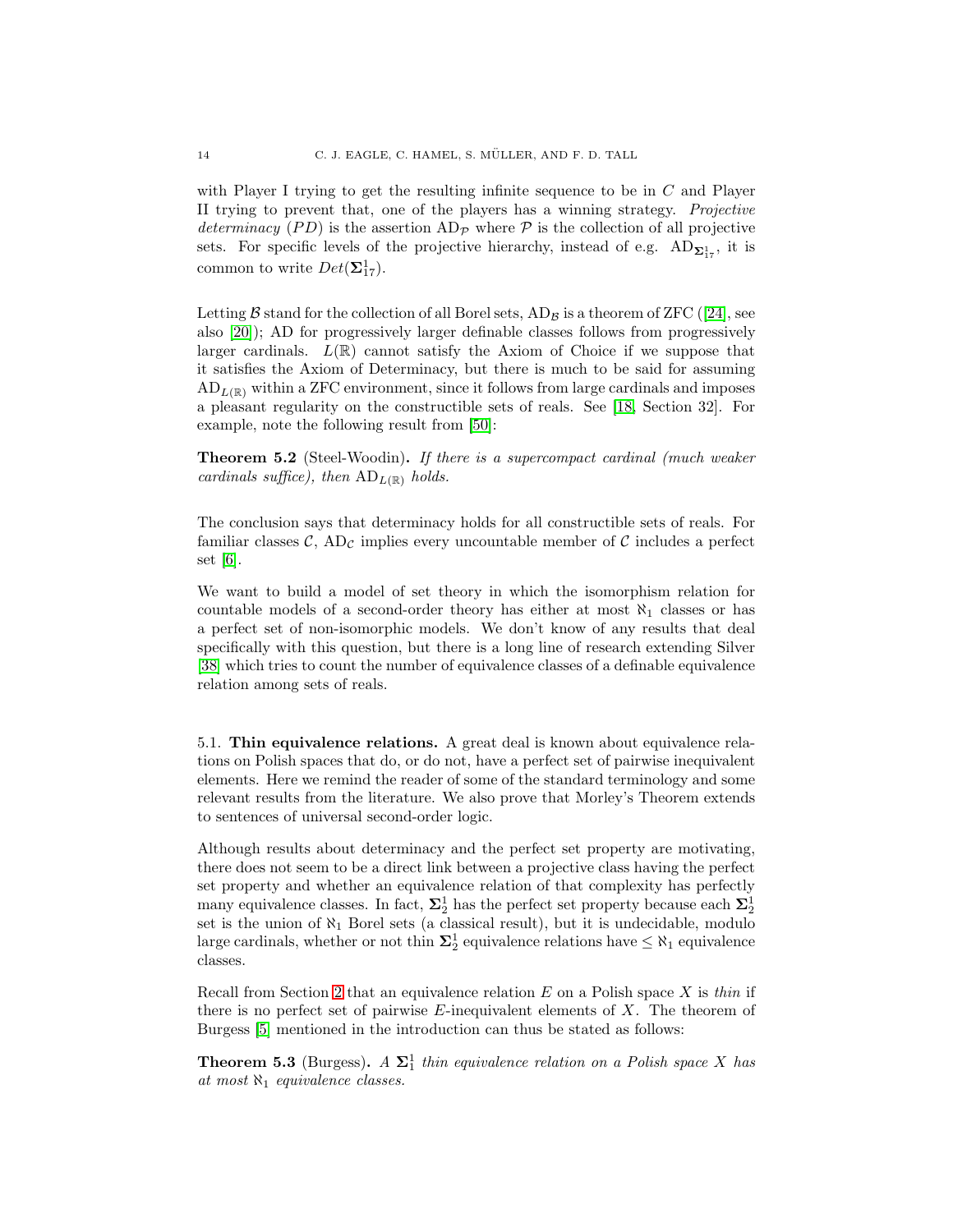As an immediate consequence, we obtain the following generalization of Morley's result.

**Theorem 5.4.** Let S be a countable signature, and let  $\sigma$  be a universal second-order S sentence (that is, a sentence for which the second-order quantifiers in the prenex form are all universal). Either there is a perfect set of non-isomorphic models of σ, or there are at most  $\aleph_1$  non-isomorphic models of σ.

*Proof.* By Proposition [2.7](#page-6-2) the relation  $\cong_{\sigma}$  is  $\Sigma_1^1$ , and hence Burgess' theorem applies.  $\Box$ 

Schlicht's Example [5.7](#page-15-0) below establishes limits to what we can prove in ZFC plus large cardinals about the number of equivalence classes of thin projective equivalence relations. We shall see below, however, that large cardinals do enable us to extend ZFC results. Of course generic extensions of large cardinal models give us even more power: viz. [\[9\]](#page-29-6).

**Example 5.5.** Let  $S = \{ \leq \}$ , and let  $\sigma$  be the second-order sentence expressing that  $\lt$  is a well-order. That is,  $\sigma$  is the conjunction of the (first-order) axioms for being a linear order with the second-order statement

 $(\forall^1 A) (((\exists z) A(z)) \rightarrow (\exists x) (A(x) \wedge (\forall y) (A(y) \rightarrow x \le y))).$ 

Up to isomorphism the countable models of  $\sigma$  are exactly the countable ordinals, so  $\sigma$  has  $\aleph_1$  pairwise non-isomorphic models, regardless of the size of the continuum. This example shows that Vaught's Conjecture is consistently false (and hence undecidable, since it is true assuming the continuum hypothesis) for second-order logic, and even for single sentences of universal second-order logic.

For this example,  $\sigma$  is a universal second-order statement, so  $\cong_{\sigma}$  is  $\Sigma_1^1$  by Proposi-tion [2.7.](#page-6-2) This example shows that Silver's Dichotomy for  $\Pi_1^1$  equivalence relations (see [\[10,](#page-29-5) Theorem 5.3.5]) does not extend to  $\Sigma_1^1$  relations. Since isomorphism of countable structures is already  $\Sigma_1^1$  even without restricting to models of a specific sentence, we see that there is little hope for directly applying Silver's Dichotomy to make progress on Vaught's conjecture, even for first-order theories.

The situation for existential second-order sentences is no better than it is for universal sentences, as shown by the next example, which is due to Kunen (see [\[39,](#page-29-0) 1.4.3]).

**Example 5.6.** Let  $S = \{ \leq \}$ , and let  $\sigma$  be the second-order sentence obtained by taking the conjunction of the (first-order) axioms for  $\lt$  being a linear order with the second-order statement expressing that for any two elements  $a$  and  $b$  there is an automorphism of  $\lt$  sending a to b. Kunen shows that every model of  $\sigma$  is of the form  $Z^{\alpha}$  or  $Z^{\alpha} \cdot \eta$  for some countable ordinal  $\alpha$ , where  $Z = \{0\}$ , the product order is lexicographic, and  $\eta$  is the ordertype of  $\mathbb{Q}$ . In particular,  $\sigma$  has exactly  $\aleph_1$ countable models (and Steel [\[39\]](#page-29-0) also points out that  $\sigma$  does not have a perfect set of non-isomorphic countable models).

For this example  $\sigma$  is an existential second-order statement, so  $\cong_{\sigma}$  is  $\mathbf{\Delta}^1_2$  by Proposition [2.7.](#page-6-2)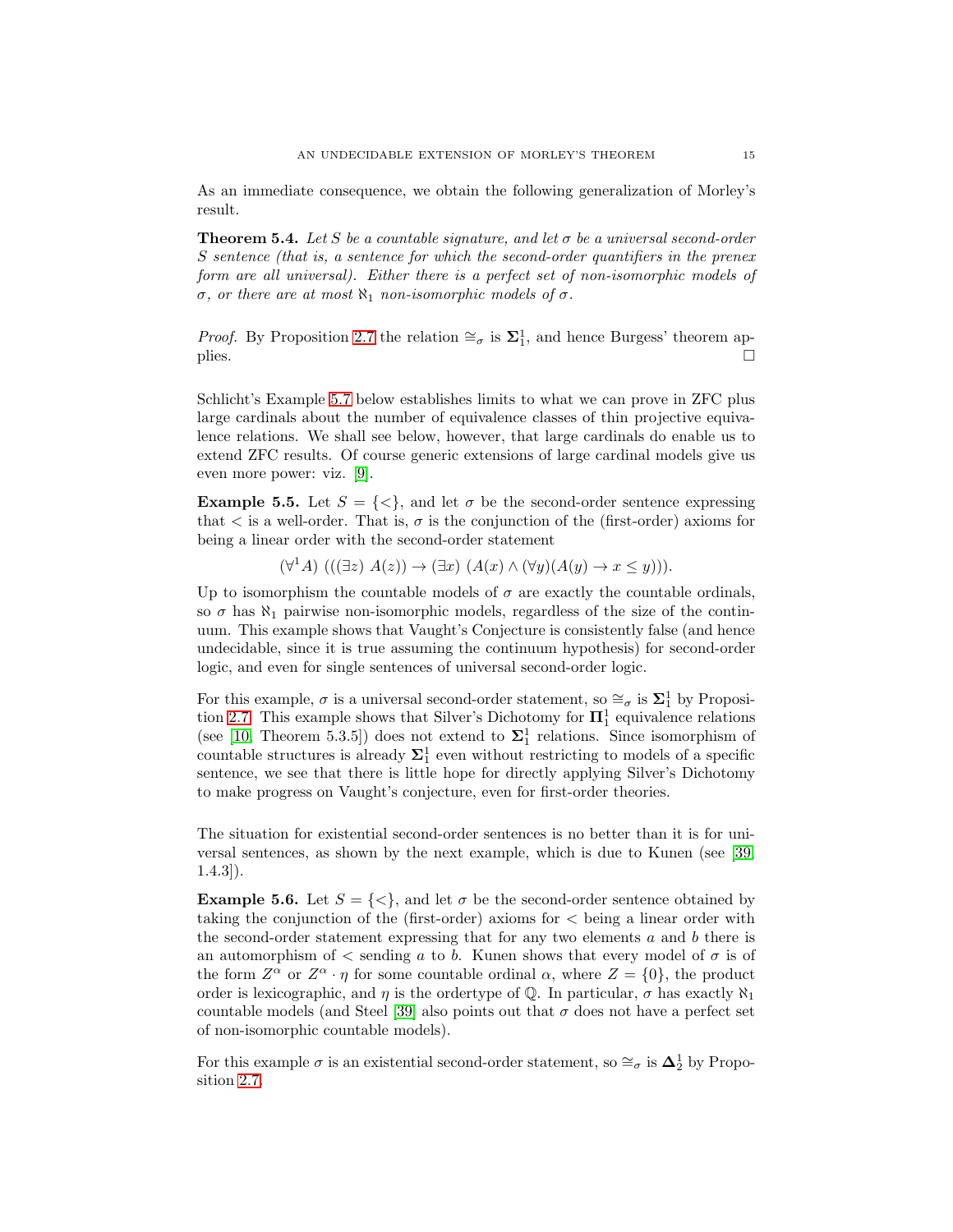The third example we wish to consider is due to Schlicht [\[36\]](#page-29-14). Some background is required before we can state the example. Recall that a *prewellordering* on a set  $X$ is a relation  $\leq$  on X which is reflexive, transitive, connected (i.e. for any  $x, y \in X$ ,  $x \leq y$  or  $y \leq x$ ), and every nonempty subset of X has a least element. There is a natural equivalence relation associated with a prewellorder:  $x \sim y$  if and only if  $x \leq y$  and  $y \leq x$ . It is interesting to note that, as pointed out in [\[36,](#page-29-14) Remark 5.25], Projective Determinacy  $(PD)$  implies every thin projective equivalence relation is induced by a projective prewellorder.

For  $n \geq 1$ , the *n*th *projective ordinal*  $\delta_n^1$  is the supremum of lengths of  $\Delta_n^1$ prewellorders. The statement that " $x^{\#}$  exists" is equivalent to there being a nontrivial elementary embedding from  $L[x]$  to  $L[x]$  - see e.g. [\[18,](#page-29-8) Section 9]. If there is a measurable cardinal, or even just a cardinal  $\kappa$  such that  $\kappa \to (\omega)_{2}^{<\omega}$ , then  $x^{\#}$ exists for every real  $x$ .  $PD$  also implies this conclusion.  $PD$  follows from the ex-istence of infinitely many Woodin cardinals (defined in Section [7\)](#page-22-0);  $AD_{L(R)}$  follows from the existence of infinitely many Woodin cardinals with a measurable above all of them, see e.g. [\[33\]](#page-29-15).

We are now ready to describe Schlicht's example. For more details, see [\[36\]](#page-29-14).

<span id="page-15-0"></span>**Example 5.7.** Assume  $x^{\#}$  exists for every real x. Let  $\langle \iota_{\alpha}^{x} : \alpha \in ORD \rangle$  enumerate the x-indiscernibles and define  $u_2^x = \iota_{\omega_1+1}^x$ . The prewellorder defined by

$$
x \le y \iff u_2^x \le u_2^y
$$

is  $\Delta_3^1$  and has length  $\delta_2^1$ . On the other hand, assuming ZF plus PD, Martin proved that  $\delta_2^1 \leq \aleph_2$ , and that  $\delta_1^1 = \aleph_1$ . But, also assuming ZF plus PD, Kechris and Moschovakis proved  $\delta_1^1 < \delta_2^1$  (the results of Martin and Kechris-Moschovakis are found in [\[19\]](#page-29-16)). The length of a prewellorder is equal to the number of equivalence classes of the corresponding equivalence relation. Thus, assuming ZF plus PD, we get a  $\Delta_3^1$  equivalence relation with exactly  $\aleph_2$  countable models.

This example shows that the result of Foreman and Magidor (used in Section [4\)](#page-9-0) in the usual PFA model does not hold in ZFC plus a sufficiently large cardinal. Indeed, suppose for example that we have a supercompact cardinal, so that PD holds and we have sharps. Add  $\aleph_3$  Cohen reals. The supercompact is still supercompact but Schlicht's  $\Delta_3^1$  example exists and is thin and of size  $\aleph_2$ .

In between Burgess' dichotomy for  $\Sigma^1_1$  equivalence relations and Schlicht's  $\Delta^1_3$  example, one might wonder about  $\Sigma^1_2$  equivalence relations, especially in view of the Shoenfield Absoluteness Theorem. The following result is encouraging:

<span id="page-15-2"></span>**Lemma 5.8** ([\[12\]](#page-29-17)). Assume PD. Thin  $\Sigma^1_2$  equivalence relations are  $\Delta^1_2$ .

However, Schlicht's analysis of the number of classes of projective equivalence relations specializes in the  $\Sigma_2^1$  case to yield:

<span id="page-15-1"></span>**Theorem 5.9.** In ZFC there is no upper bound below  $2^{\aleph_0}$  for the number of equivalence classes of thin  $\Sigma_2^1$  equivalence relations.

*Proof.* In the proof of Theorem [3.3,](#page-7-0) rather than adding  $\aleph_2$  Cohen reals and  $\aleph_3$ random reals, we could have added  $\kappa$  many Cohen reals and  $\kappa^+$  many random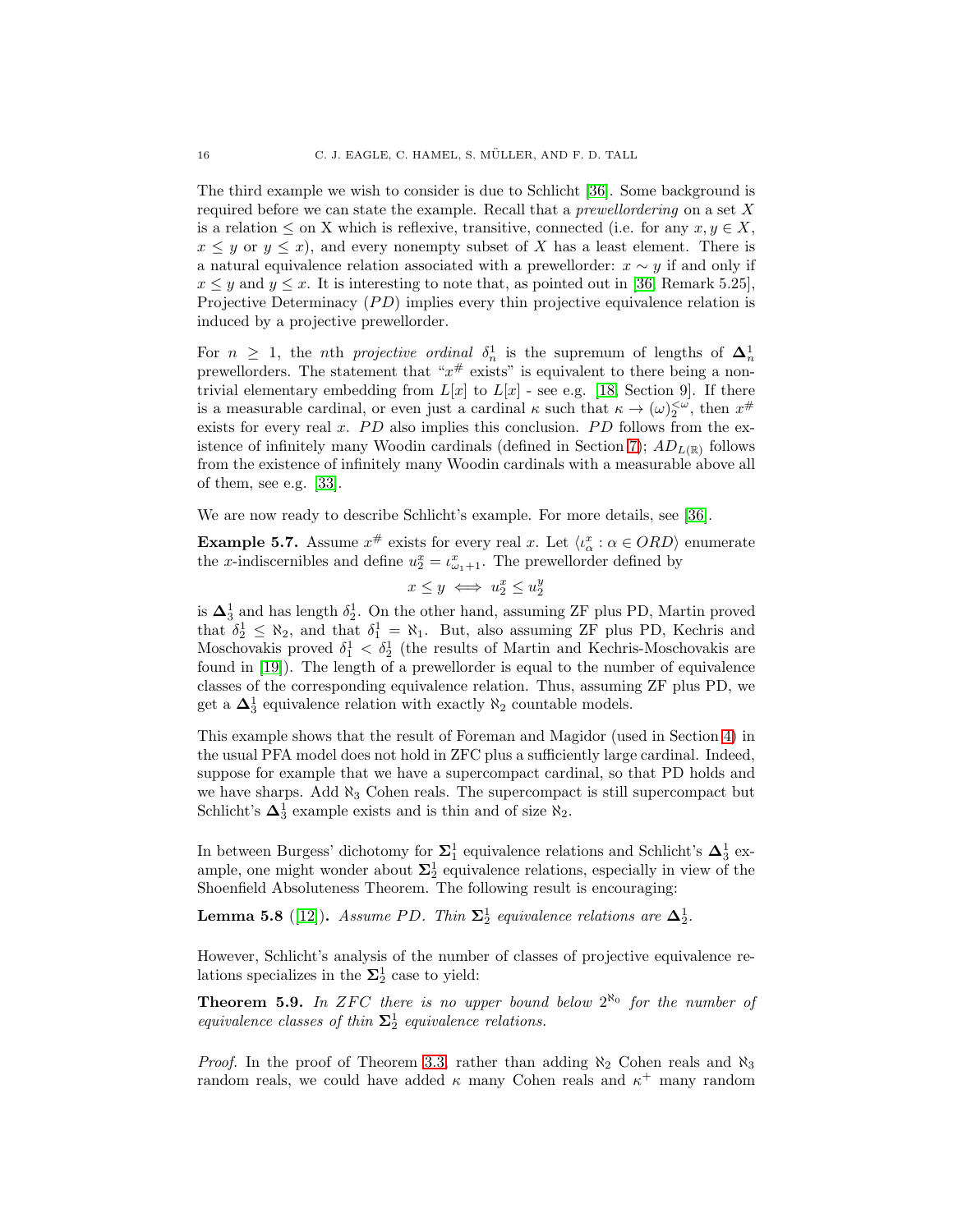reals, for any regular  $\kappa$ , to get  $2^{\aleph_0}$  to be  $\kappa^+$  while there is a thin  $\mathbf{\Delta}^1_2$  equivalence relation with  $\kappa$  many equivalence classes.

Theorem [5.9](#page-15-1) is actually a special case of Schlicht's Lemma 4.17 in [\[36\]](#page-29-14), but that is not so easy to see, since his statement and proof involve Woodin cardinals, determinacy, and premice. He uses Harrington forcing from [\[11\]](#page-29-18) instead of random forcing. Also note that our result is somewhat stronger: there is no upper bound below  $2^{\aleph_0}$  on the cardinality of thin  $\Delta_2^1$  equivalence relations.

Thus, even for the relatively simple case of  $\Delta^1_2$  we must either assume large cardinals or, as in the Foreman-Magidor theorem, consider generic extensions of the universe in order to get a Burgess type result. What we can get is:

<span id="page-16-0"></span>**Theorem 5.10.** Assume PD. Then thin  $\Sigma_2^1$  equivalence relations have at most  $\aleph_1$ equivalence classes.

*Proof.* Harrington-Shelah [\[13\]](#page-29-19) showed the conclusion for  $\Pi_2^1$ , assuming there was a Cohen real over L. They then applied Lemma [5.8,](#page-15-2) getting  $\Sigma^1_2$  thin equivalence relations are  $\Pi_2^1$ . But  $PD$  - indeed  $Det(\Pi_1^1)$  - implies there is a Cohen real over L because it implies  $\aleph_1^L$  (=  $(2^{\aleph_0})^L$ ) is countable, so there are only countably many dense sets to meet. See more on Harrington-Shelah in Sections [5.2](#page-17-0) and [6.1.](#page-18-1)  $\Box$ 

<span id="page-16-1"></span>**Corollary 5.11.** If there is a supercompact cardinal, then thin  $\Sigma_2^1$  equivalence relations have at most  $\aleph_1$  equivalence classes.

Remark 5.12. Theorem [5.10](#page-16-0) and Corollary [5.11](#page-16-1) do not contradict Theorem [3.3:](#page-7-0) in a universe in which PD holds, our Cohen plus random forcing over L only creates an equivalence relation with  $\aleph_2^L$ , i.e. countably many, equivalence classes.

Remark 5.13. There is another interesting way of looking at Theorem [5.9.](#page-15-1) Harrington [\[11\]](#page-29-18) proved:

Lemma 5.14. There is a model of ZFC in which:

- (1)  $2^{\aleph_0}$  can be as large as one likes,
- (2) Martin's Axiom holds,
- (3) Every set of reals of size less than  $2^{\aleph_0}$  is  $\Pi_2^1$ .

Given a set A of reals, consider the trivial equivalence relation  $E(A)$  on R defined by:

 $x \sim y$  if and only if  $x = y$  or  $x \notin A$  or  $y \notin A$ .

Then E has  $|A| + 1$  equivalence classes. If A is  $\mathbb{\Pi}^1_2$ , then  $E(A)$  is  $\Sigma^1_2$ . Thus in Harrington's model, for each  $\kappa < 2^{\aleph_0}$ , there are thin  $\Sigma_2^1$  equivalence relations with  $\kappa$ -many equivalence classes. Again, this does not contradict Theorem [5.10](#page-16-0) because Harrington's model is constructed as a cardinal-preserving extension of a model in which  $\aleph_1 = \aleph_1^L$ , which contradicts PD.

Remark 5.15. Using newer Inner Model Theory techniques, the assumption of PD in Lemma [5.8](#page-15-2) and Theorem [5.10](#page-16-0) can be considerably reduced, as can the assumption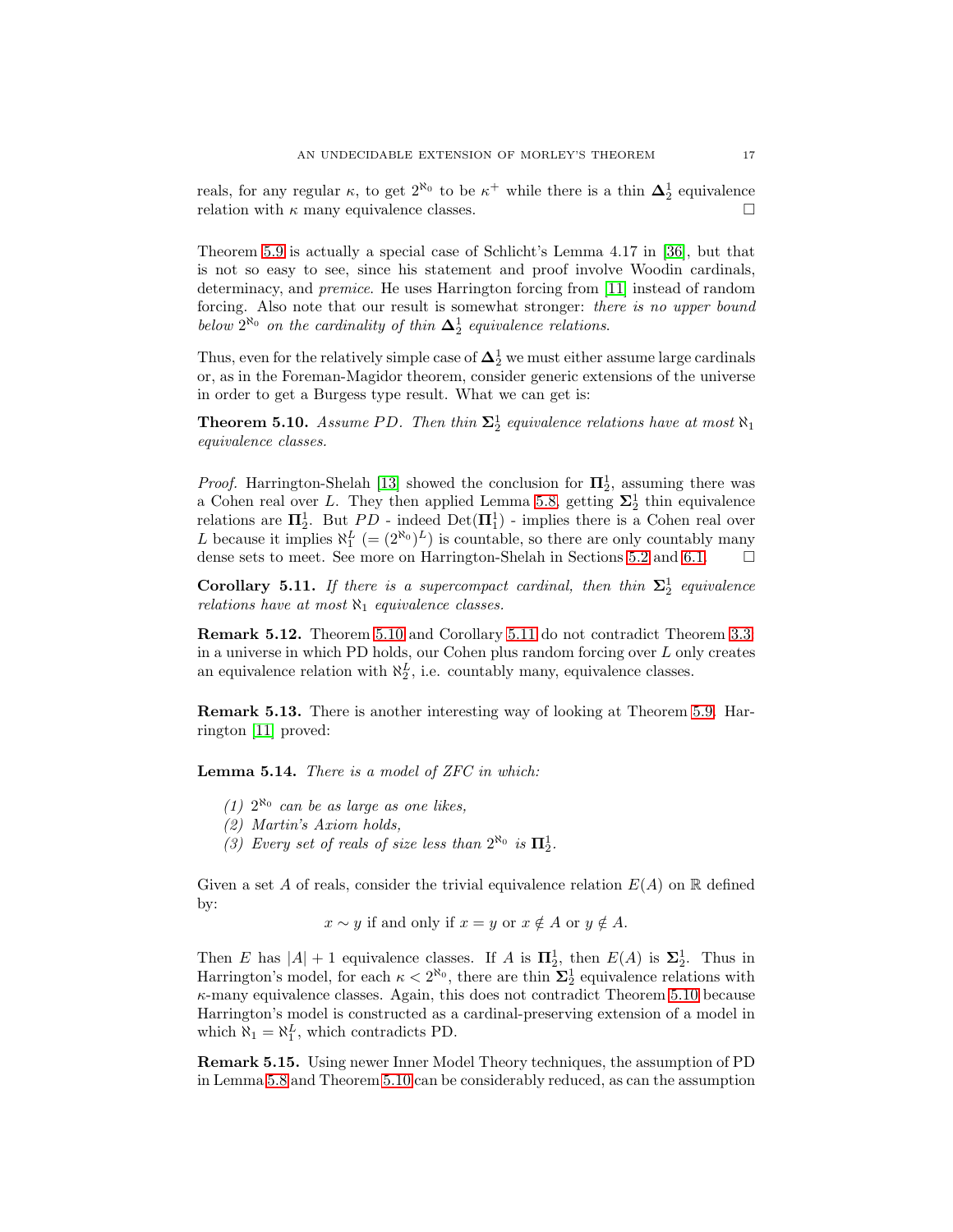of supercompactness in Corollary [5.11.](#page-16-1) Woodin cardinals are defined in Section [7.](#page-22-0) We have:

Theorem 5.16. Assume there is a Woodin cardinal with a measurable cardinal above; then thin  $\Sigma_2^1$  equivalence relations are  $\Delta_2^1$ .

*Proof.* See [\[27\]](#page-29-20) and [\[16,](#page-29-21) Lemma 2.5].

Corollary 5.17. Assume there is a Woodin cardinal with a measurable cardinal above. Then thin  $\Sigma_2^1$  equivalence relations have at most  $\aleph_1$  equivalence classes.

<span id="page-17-0"></span>Note that a measurable cardinal yields  $\Pi_1^1$ -determinacy [\[23\]](#page-29-22).

5.2.  $\aleph_1$ -Souslin and Co- $\aleph_1$ -Souslin Equivalence Relations. In Foreman-Magidor [\[9\]](#page-29-6) and other works involving determinacy,  $\kappa$ -Souslin sets and their complements play a role. They also appear in the study of thin equivalence relations.

Definition 5.18 ([\[13\]](#page-29-19)).

- (a) T is a tree on the set Y if:  $T \subseteq Y^{\leq \omega}$ , and  $(\eta \in T, \tau \subseteq \eta) \implies \tau \in T$ .
- (b) For T a tree on Y,  $[T] := \{f : f : \omega \to Y, (\forall n)(f\big|_{n} \in T)\}.$
- (c) For T a tree on  $\kappa \times X$ , let

 $p[T] := \{g : g : \omega \to X, \text{ and for some } h : \omega \to \kappa, \langle h, g \rangle \in [T] \}.$ 

(Here we identify  $\langle h, g \rangle$  with the function  $f : \omega \to \kappa \times X$  where  $f(n) =$  $\langle h(n), g(n)\rangle$ .

(d) A binary relation R on  $\omega^{\omega}$  is  $\kappa$ -Souslin (via T) if: T is a tree on  $\kappa \times (\omega^2)$ and  $R = p[T]$ ; (R is co-κ-Souslin if:  $\overline{R}$  is κ-Souslin (where  $\overline{R}$  = complement of  $R$ ).

The following theorem follows easily from results in [\[13\]](#page-29-19).

**Theorem 5.19.** The assumption  $MA_{\omega_1}$  implies thin co- $\aleph_1$ -Souslin equivalence relations on  $\mathbb R$  have  $\leq \aleph_1$  equivalence classes.

*Proof.* Since the tree T for the complement of the co- $\aleph_1$ -Souslin equivalence relation E has cardinality  $\aleph_1$ , it follows that  $L[T] \models \text{CH}$ , so  $|2^{\omega}|^{L[T]} = \aleph_1$ , which  $\mathsf{MA}_{\omega_1}$ implies is  $\langle 2^{N_0} \cdot \text{Then } \mathsf{MA}_{\omega_1}$  easily implies there is a real Cohen-generic over  $L[T]$ . That, according to  $[13]$ , implies E remains an equivalence relation after a Cohen real is adjoined to  $L[T]$ . We now need another result from [\[13\]](#page-29-19):

**Lemma 5.20.** Suppose E is a thin co- $\kappa$ -Souslin relation via T, i.e. T is the tree for the complement of E. Assume E is an equivalence relation after adding a Cohen real to  $L[T]$ . Then E has at most  $\kappa$  equivalence classes.

We refer to the second proof of this in [\[13\]](#page-29-19). The first "proof" assumes "not strongly thick" rather than "thin", but only defines "strongly thick" for  $\kappa$ -Souslin relations. Furthermore it claims "the method of  $\lceil \cdot \rceil$  (sic) shows that E is strongly thick."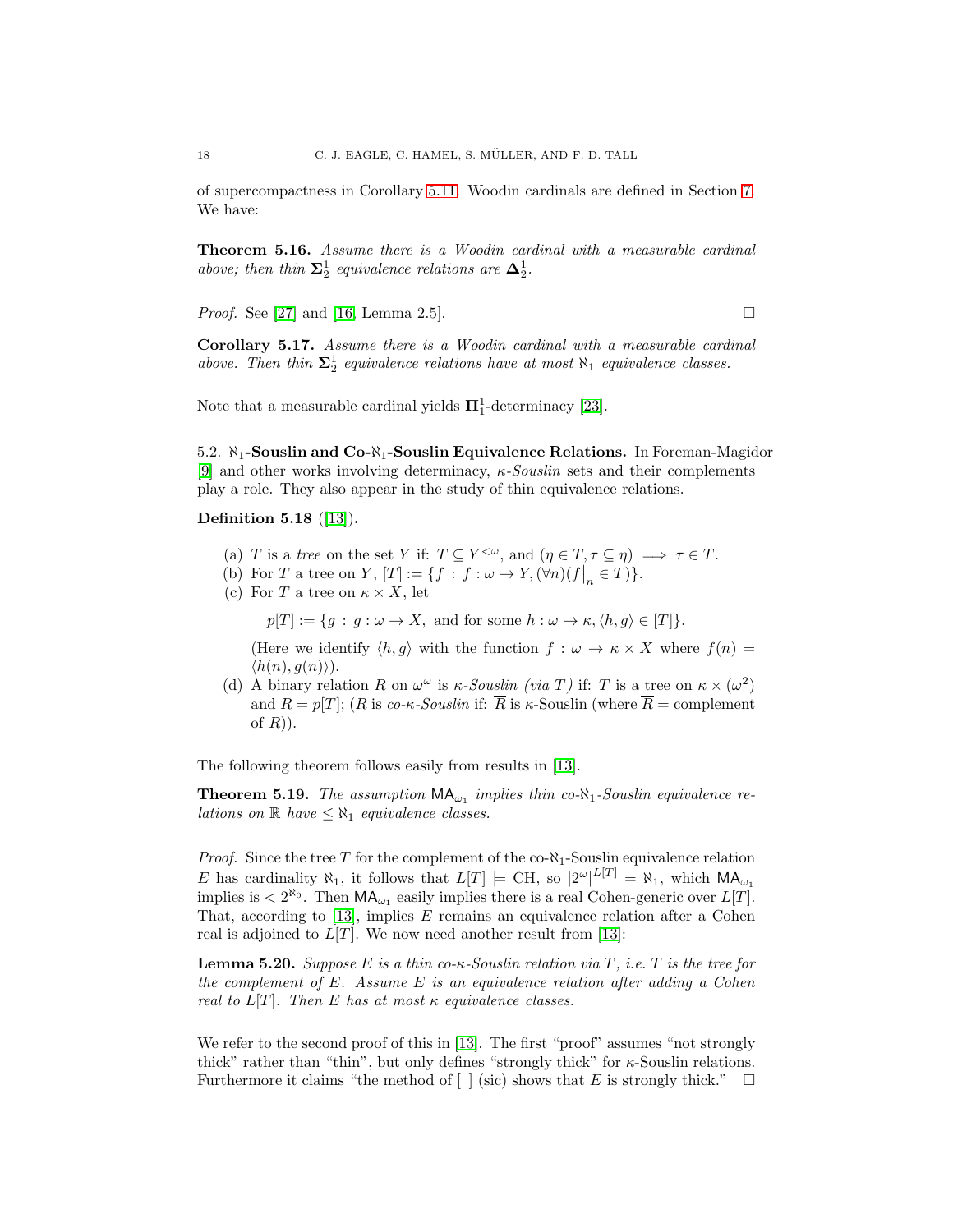There is a connection between (co)- $\kappa$ -Souslin and our previous discussion of  $\Sigma^1_2$  and  $\Pi^1_2$ . First we quote:

**Lemma 5.21** ([\[25\]](#page-29-23)). A relation R is  $\aleph_1$ -Souslin if and only if it is the union of  $\aleph_1$ Borel sets.

The relationship between  $\aleph_1$ -Souslin and  $\Sigma_2^1$  is quite interesting. It is a classical result that

**Lemma 5.22.** Every  $\Sigma_2^1$  set is the union of  $\aleph_1$  Borel sets, i.e. is  $\aleph_1$ -Souslin.

Thus  $\Pi_2^1$  sets are co- $\aleph_1$ -Souslin, so we have

Corollary 5.23. The assumption  $\mathsf{MA}_{\omega_1}$  implies thin  $\Pi_2^1$  equivalence relations have  $\leq \aleph_1$  equivalence classes.

<span id="page-18-3"></span>Corollary 5.24. The assumption  $MA_{\omega_1}$  implies an existential second-order theory has either a perfect set of pairwise non-isomorphic countable models or has  $\leq \aleph_1$ of them.

On the other hand, Martin and Solovay [\[26\]](#page-29-24) prove:

<span id="page-18-2"></span>**Lemma 5.25.** Assume  $MA_{\omega_1}$ . If there is a  $t \subseteq \omega$  such that  $\omega_1 = \omega_1^{L[t]}$ , then the union of  $\aleph_1$  Borel sets is  $\Sigma_2^1$ .

They show that their extra hypothesis is necessary. Interestingly, their use of almost disjoint coding to make an  $\aleph_1$ -Souslin set  $\Sigma^1_2$  is also found in Harrington [\[11\]](#page-29-18), which Schlicht used instead of random forcing to prove Theorem [5.9.](#page-15-1)

**Problem 2.** Is it consistent that CH fails but that thin  $\aleph_1$ -Souslin equivalence relations have  $\leq \aleph_1$  equivalence classes?

<span id="page-18-0"></span>One is tempted to apply Theorem [5.10](#page-16-0) plus Lemma [5.25,](#page-18-2) but their hypotheses are not mutually consistent.

# 6. Other logics

<span id="page-18-1"></span>In this section we consider the applicability of our results to logics other than second-order logic.

6.1. Game quantifiers. Moschovakis [\[30,](#page-29-25) [31\]](#page-29-26) and others, e.g. [\[45\]](#page-30-1), have considered well-ordered quantifiers of length  $\omega$ . The question of the number of equivalence classes for theories involving these fits in nicely with topics we have been discussing. In particular, we have the closed and open game quantifiers discussed in [\[30\]](#page-29-25):

Definition 6.1. The expression

$$
(\forall x_0 \exists y_0 \forall x_1 \exists y_1 \dots) \bigwedge_{n < \omega} \varphi_n(x_0, y_0, \dots, x_n, y_n)
$$

is a *closed game quantifier sentence of length*  $\omega$ . The truth value of this game expression in a model  $M$  is equivalent to the existence of a winning strategy for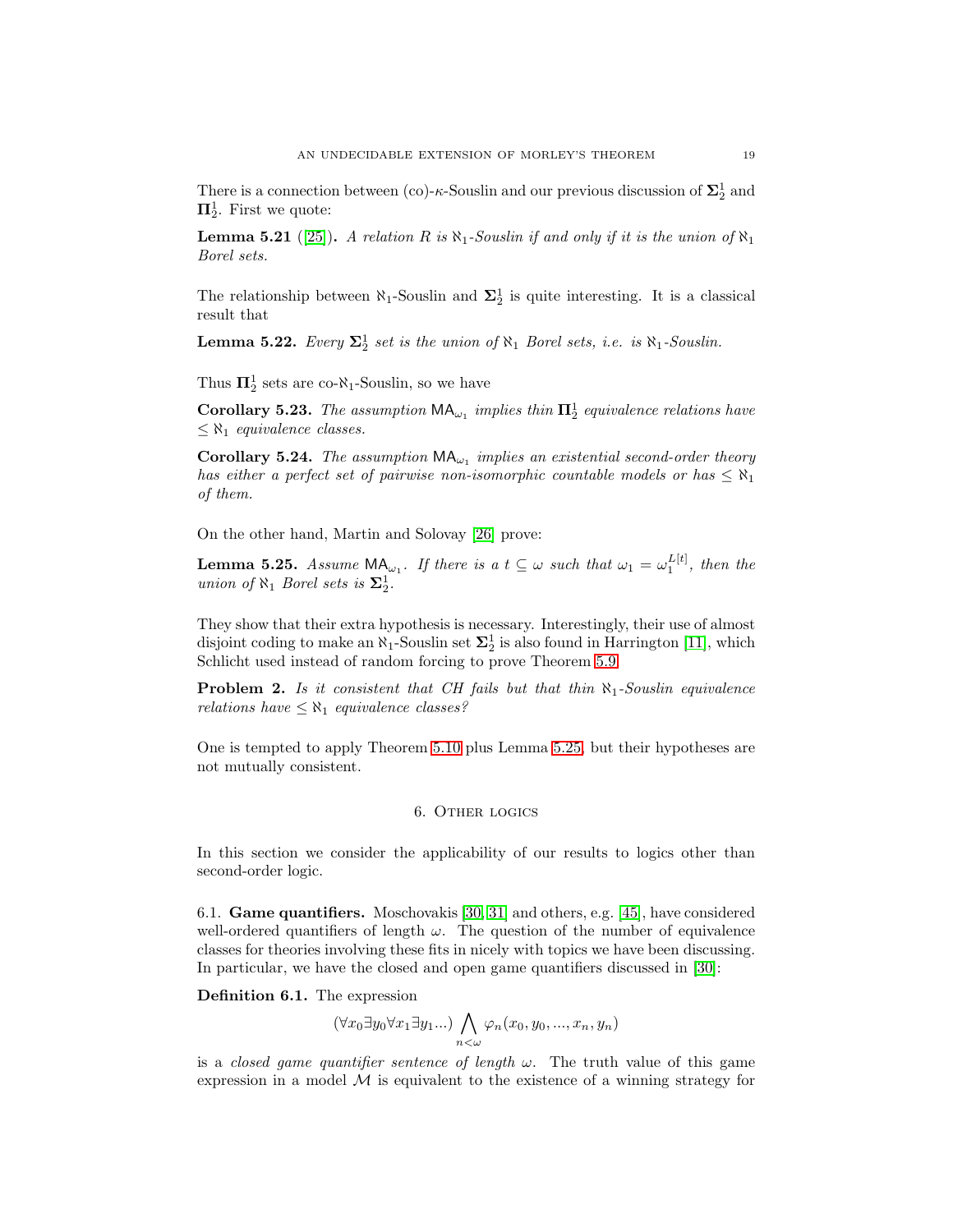Player II in the following game:

$$
\begin{array}{c|cccc}\nI & a_0 & a_1 & \cdots \\
\hline\nII & b_0 & b_1 & \cdots\n\end{array}
$$

Here  $a_0, b_0, a_1, b_1, \ldots$  are elements of M and  $b_0, b_1, \ldots$  are chosen such that

$$
\mathcal{M} \models \varphi_0(a_0, b_0), \\ \mathcal{M} \models \varphi_1(a_0, b_0, a_1, b_1),
$$

etc. (otherwise Player II loses).

The open game quantifier interchanges the universal and existential quantifiers and exchanges the infinite conjunction for an infinite disjunction. Thus, the negation of a closed game quantifier sentence is an open game quantifier sentence. Explicitly, an open game quantifier sentence of length  $\omega$  has the following form:

$$
(\exists x_0 \forall y_0 \exists x_1 \forall y_1 \dots) \bigvee_{n < \omega} \varphi_n(x_0, y_0, \dots, x_n, y_n)
$$

The truth value of an open game quantifier sentence in a model  $M$  is equivalent to the existence of at least one play of the game in which Player I wins; equivalently, Player II does not have a winning strategy. Note that, unless there are enough determinacy assumptions, this does not necessarily imply that Player I does have a winning strategy.

**Definition 6.2** ([\[31\]](#page-29-26)). A pointclass  $\Gamma$  is a collection of sets such that each element of  $\Gamma$  is a subset of some product space X. A pointclass is *adequate* if it contains all recursive pointsets and is closed under recursive substitution, ∧, ∨, and bounded existential and universal quantification. For simplicity, all our pointclasses are boldface.

For example, each level  $\Sigma_n^1$  or  $\Pi_n^1$ ,  $n < \omega$ , of the projective hierarchy is adequate.

Now we introduce the game operator  $\partial$  following Moschovakis. The reader is referred to [\[31\]](#page-29-26) for a thorough exposition on the subject.

- **Definition 6.3.** (1) Given a set  $P \subseteq \mathcal{X} \times \omega^{\omega}$ , we define the set  $\supset P$  as follows:  $x \in \partial P \iff$  Player I wins the game  $\{\alpha : P(x, \alpha)\}\)$ , i.e. the game with parameter x where Player I plays each  $\alpha(2n)$  and Player II plays each  $\alpha(2n+1)$ , and Player I wins if and only if  $P(x, \alpha)$ .
	- (2) Given a pointclass  $\Gamma$ , we define  $\partial \Gamma = {\partial P : P \subseteq \mathcal{X} \times \omega^{\omega} \wedge P \in \Gamma}.$

The following theorem relates the game operator  $\partial$  and the open game quantifier:

**Theorem 6.4.** Given a language, fix a theory T and a sequence of formulas  $\langle \varphi_n :$  $n < \omega$ ) for which there is an adequate pointclass  $\Gamma$  such that for any  $\mathcal{M} \in Mod(T)$ and  $a_1, a_2, ... \in M$ ,

$$
Mod(T \wedge \bigvee_{n < \omega} \varphi_n(a_1, ..., a_{2n})) \in \Gamma
$$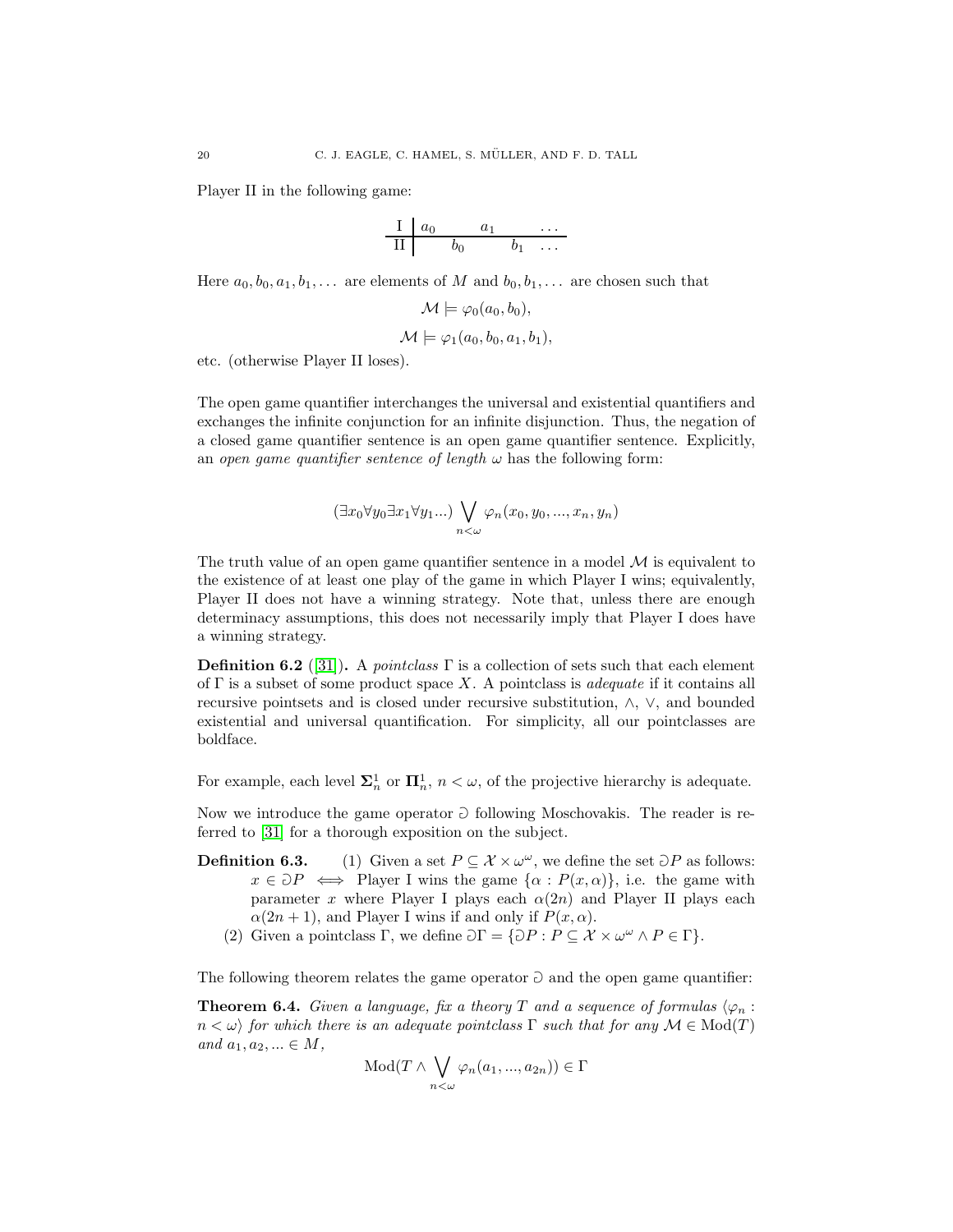(as a set of reals coding the respective models). Then the formula  $\psi$  defined by applying an open game quantifier to the sequence  $\langle \varphi_n : n < \omega \rangle$  satisfies

$$
Mod(\psi) \in \partial \Gamma.
$$

Proof. For simplicity, we assume that our models are enumerated and that their elements are exactly the elements of  $\omega$ . Define P to be the following set:

$$
\{(\mathcal{M}, \alpha) \in Mod(T) \times \omega^{\omega} : \mathcal{M} \models T \land ( \exists 0 < n < \omega) \mathcal{M} \models \varphi_n(\alpha(0), \alpha(1), ..., \alpha(2n-1)) \}.
$$

Notice that for a fixed model M of T, the projection  $\{\alpha : (\mathcal{M}, \alpha) \in P\}$  corresponds to the set of plays which result in Player I winning the game corresponding to  $\psi$ . Thus  $\partial P$  is the set of models for which Player I wins the game and so  $\partial P = Mod(\psi)$ .

Finally, notice that  $(M, \alpha) \in P$  if and only if

$$
\mathcal{M} \models T \land \bigvee_{n < \omega} \varphi_n(\alpha(0), \alpha(1), ..., \alpha(2n-1))
$$

That is  $(\mathcal{M}, \alpha) \in P$  if and only if  $\mathcal{M} \in Mod(T \wedge \bigvee_{n<\omega} \varphi_n(\alpha(0), ..., \alpha(2n-1))).$ Thus  $\text{Mod}(\psi) = \partial P \in \partial \Gamma$ .

**Corollary 6.5.** Let  $\langle \varphi_n : n \langle \varphi \rangle$  be a sequence of second-order formulas of uniformly bounded complexity, i.e. there is an  $m < \omega$  such that every  $\varphi_n$  has complexity at most  $\Sigma_m^1$ . If  $\psi$  is the formula obtained by applying an open game quantifier to  $\langle \varphi_n : n < \omega \rangle$ , then  $Mod(\psi)$  has complexity at most  $\Im \Sigma_m^1$ .

We need the following notation from [\[31\]](#page-29-26):

**Definition 6.6.** Suppose  $\Gamma$  is a pointclass and  $P \in \Gamma$ ,  $P \subseteq \mathcal{X} \times \omega^{\omega}$ . We denote by  $\exists^1 P$  the set  $\{x \in \mathcal{X} : (\exists^1 y)P(x, y)\}.$  We define the pointclass  $\exists^1 \Gamma$  to be  $\{\exists^1 P :$  $P \in \Gamma$ . The definitions of  $\forall^1 P$  and  $\forall^1 \Gamma$  are analogous.

Using the notation in the previous definition, we can use the expression  $\exists^1 \Gamma \subseteq \Gamma$  to denote that  $\Gamma$  is closed under second-order existential quantification, e.g.  $\exists^1\Sigma^1_2\subseteq$  $\Sigma^1_2.$ 

Under further assumptions, classes of the form  $\partial \Sigma_m^1$  are well understood. Moschovakis [\[31\]](#page-29-26) proves:

Lemma 6.7 ([\[31\]](#page-29-26)). Suppose  $\Gamma$  is an adequate pointclass and Det(Γ) holds. If  $\exists^1 \Gamma \subseteq \Gamma$ , then  $\partial \Gamma = \forall^1 \Gamma$ .

With further work, the following result is obtained:

**Lemma 6.8** ([\[31\]](#page-29-26)). If PD holds, then

 $\Im \Sigma_1^0 = \Pi_1^1, \ \Im \Pi_1^1 = \Sigma_2^1, \ \Im \Sigma_2^1 = \Pi_3^1, \ldots$ 

Thus, assuming PD, the open and closed game quantifiers do not lead us out of the projective sets. Moreover, since the class of  $\sigma$ -projective sets is an adequate pointclass that is closed under second-order existential and universal quantifications by definition, we have: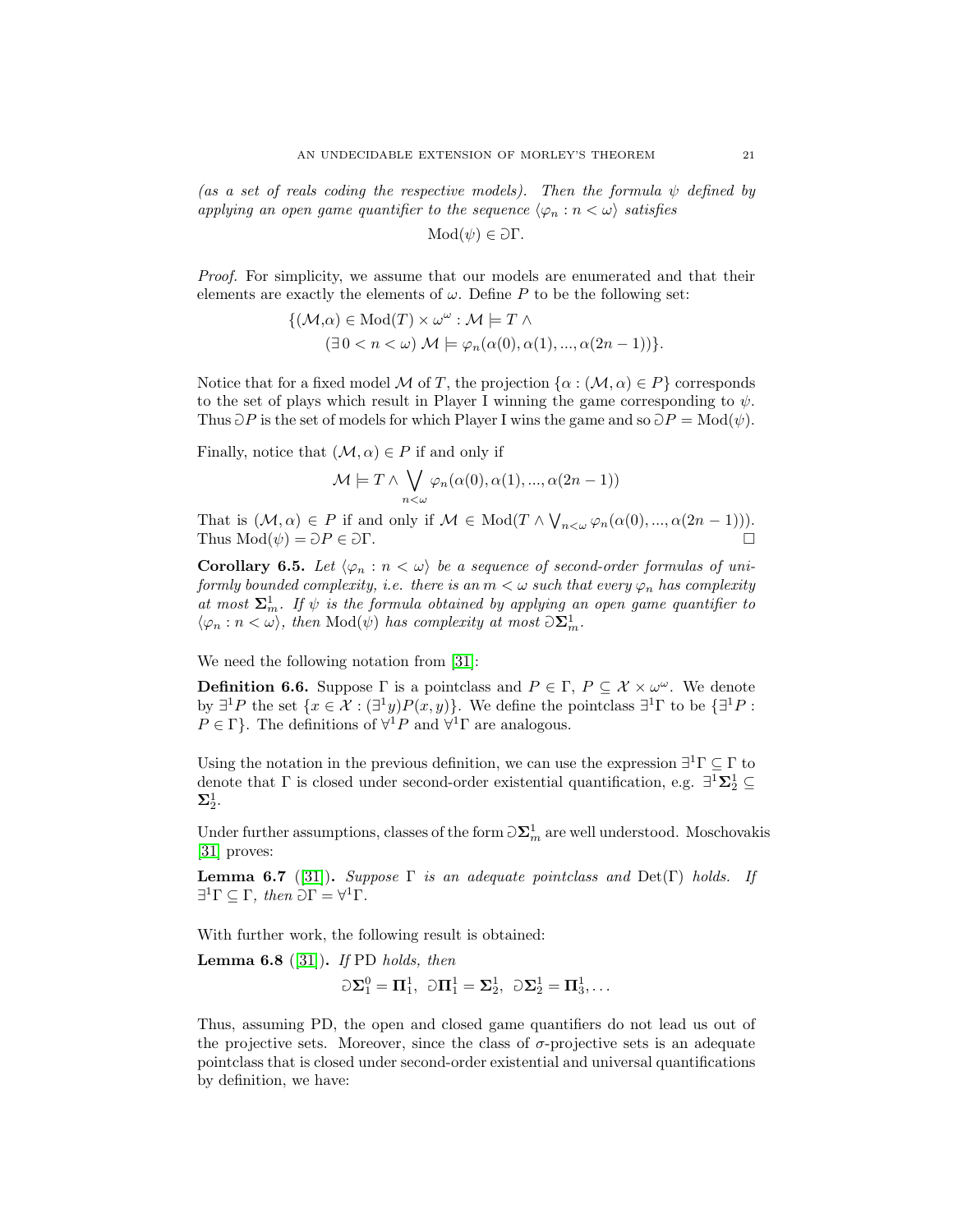Corollary 6.9. If  $\sigma$ -projective determinacy holds, then  $\partial A$  is  $\sigma$ -projective for any σ-projective A.

In particular, we can also obtain a ZFC result on isomorphism relations since Borel determinacy holds in ZFC:

**Theorem 6.10.** If a sentence  $\sigma$  consists of an open game quantifier followed by a sequence of  $L_{\omega_1,\omega}$  formulas, then  $\text{Mod}(\sigma)$  is  $\mathbf{\Pi}^1_1$ , so the associated equivalence relation is  $\Sigma_1^1$ . Thus if the relation  $\cong_{\sigma}$  is thin, there are  $\leq \aleph_1$  equivalence classes.

*Proof.* In this situation  $Mod(\sigma)$  is obtained by applying  $\supset$  to a Borel set, and hence is  $\Pi_1^1$ ; it follows that  $\cong_{\sigma}$  is  $\Sigma_1^1$  by Lemma [2.6.](#page-5-0) The result on the number of equivalence classes then follows by Burgess's dichotomy theorem (Theorem [5.3\)](#page-13-0).  $\Box$ 

<span id="page-21-0"></span>**Theorem 6.11.** In the usual model for PFA, if  $\mathcal{L}$  is the closure of second-order logic under open and closed game quantifiers and  $\sigma$  is an  $\mathcal{L}\text{-sentence}$ , then the associated isomorphism relation  $\cong_{\sigma}$  has either a perfect set of pairwise non-isomorphic elements or  $\leq \aleph_1$  of them.

*Proof.* The relation  $\cong_{\sigma}$  is in  $L(\mathbb{R})$ , indeed it is  $\sigma$ -projective, so the result follows from Foreman-Magidor (Theorem [4.1\)](#page-10-0).

We can actually do better than this. See Theorem [7.1](#page-23-0) below to see that we can get the conclusion of Theorem [6.11](#page-21-0) from a model which only assumes that there are infinitely many Woodin cardinals.

For one application of the closed game quantifier to a first-order formula, we get that the complexity of the equivalence relation is  $\Delta_2^1$ , assuming Det( $\Pi_1^1$ ). We can now prove:

**Theorem 6.12.** If  $Det(\mathbf{\Pi}^1_1)$  then for a thin equivalence relation defined by an  $L_{\omega_1,\omega}$ formula preceded by a closed game quantifier, the number of equivalence classes is  $\leq \aleph_1$ .

*Proof.* By [\[18,](#page-29-8) 11.5,27.13], Det $(\Pi_1^1)$  implies  $\aleph_1^{L[a]}$  is countable for all reals a. By [\[13\]](#page-29-19) that implies  $\Pi_2^1$  thin equivalence relations have  $\leq \aleph_1$  equivalence classes.  $\Box$ 

As noted earlier, by [\[23\]](#page-29-22),  $Det(\mathbf{\Pi}^1_1)$  follows from the existence of a measurable cardinal.

6.2. Partially Ordered Quantifiers. Partially ordered (first-order) quantifiers were introduced by Henkin [\[15\]](#page-29-27), who noted that the usual first-order logic could not adequately express a situation in which for all x there exists a  $y$ , and for all z there is a w such that  $R(x, y, z, w)$ , but the y does not depend on z and the w does not depend on x. Since then, a number of authors have investigated such quantifiers and even infinitary versions of them [\[48\]](#page-30-4), [\[7\]](#page-28-5), [\[43\]](#page-30-5), etc. A comprehensive treatment was given in A. K. Swett's doctoral dissertation [\[43\]](#page-30-5). Swett assumed the partial order was well-founded. He gave an example to show that the semantics could be ill-defined if one dropped that assumption. It was shown by Walkoe [\[48\]](#page-30-4) and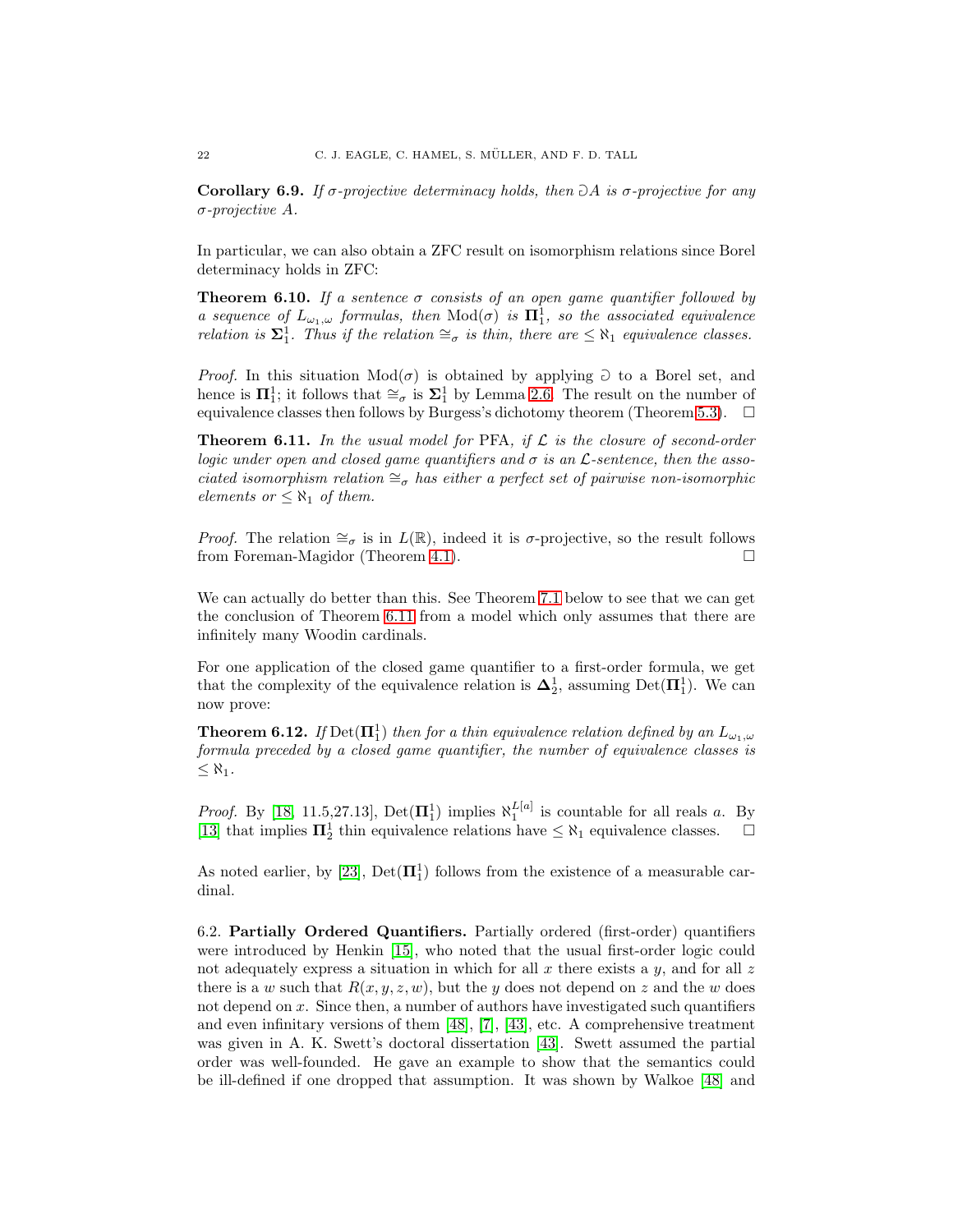Enderton [\[7\]](#page-28-5) that sentences with finite partially ordered quantifiers are equivalent to existential second-order sentences, and hence by Corollary [5.24](#page-18-3) we obtain:

**Theorem 6.13.** Assuming  $MA_{\omega_1}$ , thin equivalence relations in first-order logic augmented with finite partially ordered quantifiers have  $\leq \aleph_1$  equivalence classes.

**Corollary 6.14.** Assuming  $MA_{\omega_1}$ , the number of countable models of a countable theory in first-order logic augmented with finite partially ordered quantifiers is  $\leq \aleph_1$  $or = 2^{\aleph_0}.$ 

<span id="page-22-0"></span>We have not investigated the infinite partially ordered cases, except for the open and closed game quantifiers.

# 7.  $\sigma$ -PROJECTIVE EQUIVALENCE RELATIONS

The set of reals coding the countable models of a second-order sentence can be arbitrarily high in the projective hierarchy. The set of reals coding the countable models of a second-order theory can thus be the intersection of countably many projective sets, and these projective sets may have unbounded projective complexity. In order to extend our work to include second-order theories we therefore need information about the set of equivalence classes of a  $\sigma$ -projective equivalence relation. In this section we obtain results along these lines. For this section we temporarily set aside our intended applications in second-order logic and focus only on the results we need in Descriptive Set Theory. As such, we use the terminology of Descriptive Set Theory throughout; the only appearance of second-order logic in this section is at the very end, in Theorem [7.12.](#page-28-6) In particular, we emphasize that in this section "definable" is meant in the sense of Descriptive Set Theory.

At this point we should warn the reader that for this section not only do we assume familiarity with a substantial amount of Set Theory as we have implicitly so far but towards the end of the section we also assume some knowledge of Inner Model Theory. For the set theoretic background, i.e., up to and including the proof of Theorem [7.1](#page-23-0) modulo Lemmas [7.4](#page-24-0) and [7.7,](#page-24-1) standard textbooks such as [\[18,](#page-29-8) [17,](#page-29-10) [35,](#page-29-28) [22\]](#page-29-11) suffice. For the rest of this section we suppose familiarity with the basics of Inner Model Theory as for example covered in the first five sections of [\[42\]](#page-29-29).

Foreman and Magidor [\[9\]](#page-29-6) used a supercompact cardinal to produce a model of  $\neg$  CH in which every equivalence relation in  $L(\mathbb{R})$  on the power set of  $\mathbb{R}$  has  $\leq \aleph_1$  or a perfect set of inequivalent elements. Their model is the standard model for PFA but they could have instead used the forcing we apply in the proof of Theorem [7.1.](#page-23-0) Then, by results of Woodin, they could have reduced the large cardinal hypothesis in their result from a supercompact cardinal to a proper class of Woodin cardinals or even to infinitely many Woodin cardinals with a measurable cardinal above them all. There are two main consequences of supercompactness that Foreman-Magidor used in their proof. First, they used generic absoluteness of  $L(\mathbb{R})$  for forcings below the supercompact cardinal. Second, they used that sets in  $L(\mathbb{R})$  are weakly homogeneously Suslin at the supercompact cardinal (see for example [\[35,](#page-29-28) Problem 13.3] or [\[18,](#page-29-8) Section 32] for the definition of κ-weakly homogeneously Suslin). But for both of these applications, supercompactness is not necessary. Suppose  $\kappa$  is an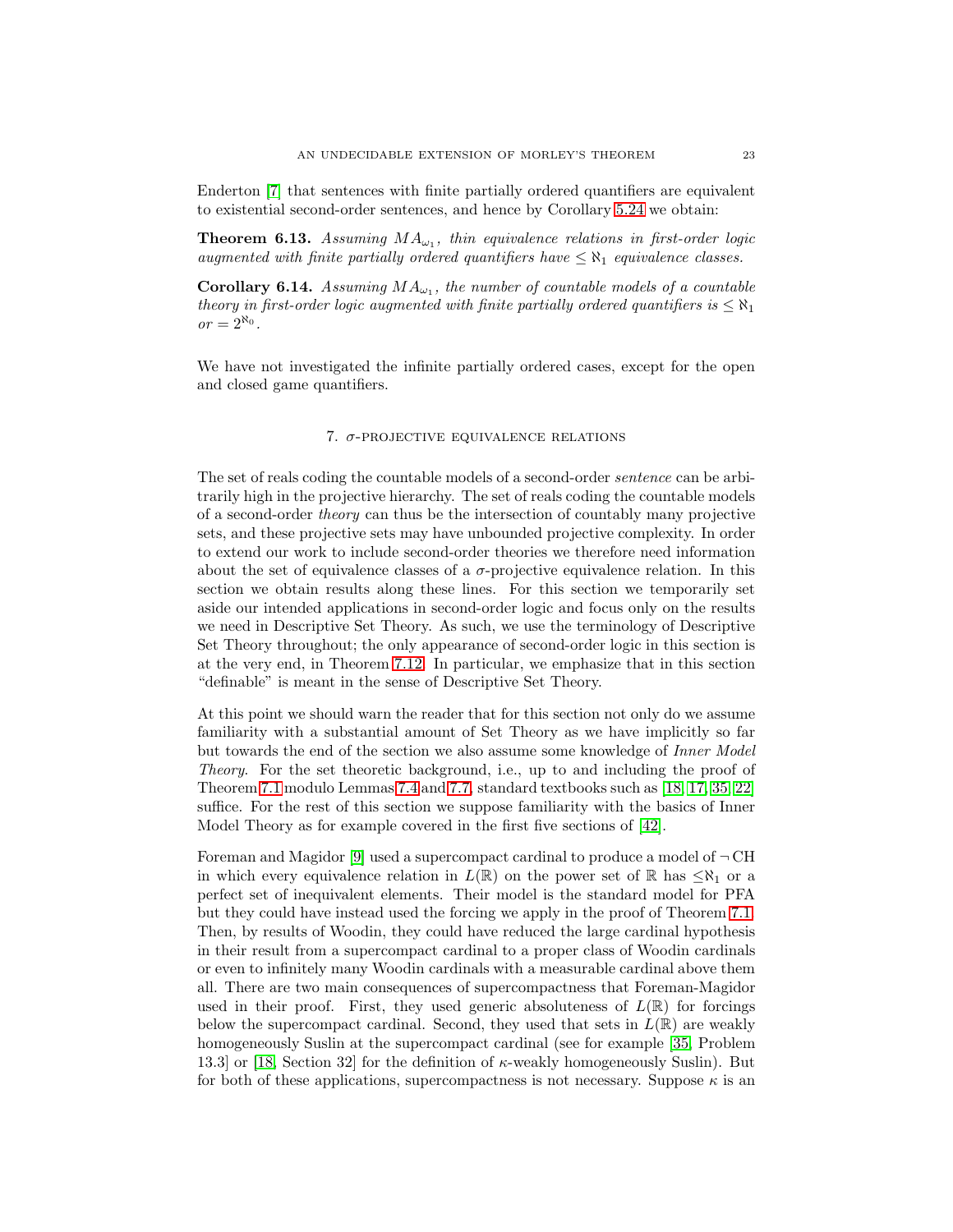inaccessible cardinal and above  $\kappa$  there are infinitely many Woodin cardinals with a measurable cardinal above them all. Then the Foreman-Magidor result follows using the forcing we use in the proof of Theorem [7.1](#page-23-0) by appealing to the following results of Woodin. First, generic absoluteness of  $L(\mathbb{R})$  for forcings of size  $\leq \kappa$  holds by Theorem [\[49,](#page-30-6) Theorem 2.31], see Theorem 6.1 and Remark 6.6 in [\[41\]](#page-29-30) for a proof. Second, every set of reals in  $L(\mathbb{R})$  is  $\kappa$ -weakly homogeneously Suslin by [\[49,](#page-30-6) Theorem 2.13].

For our application to variants of Morley's Theorem we are interested in equivalence relations that are much simpler than arbitrary equivalence relations in  $L(\mathbb{R})$ . If we focus on  $\sigma$ -projective equivalence relations we can reduce the large cardinal hypothesis to infinitely many Woodin cardinals (and even below, see the discussion below and Theorem [7.11\)](#page-28-7). This leads to a significantly lower large cardinal hypothesis as the mice we consider do not have inner models with infinitely many Woodin cardinals. Defining mice is beyond the scope of this paper but we refer the interested reader to [\[35\]](#page-29-28) or [\[42\]](#page-29-29).

<span id="page-23-0"></span>Theorem 7.1. Suppose there are infinitely many Woodin cardinals. Then there is a model of  $\neg$  CH in which every  $\sigma$ -projective equivalence relation on the power set of  $\mathbb R$  has  $\leq \aleph_1$  or a perfect set of inequivalent elements.

We recall the definition of Woodin cardinals for the reader's convenience. In contrast to other large cardinal notions such as measurable cardinals or supercompact cardinals, Woodin cardinals are not critical points of strong elementary embeddings. They are limits of such critical points in the following sense.

**Definition 7.2.** (1) Let  $\kappa < \delta$  be ordinals and  $A \subseteq V_{\delta}$ . Then  $\kappa$  is called A*reflecting in*  $\delta$  if and only if for all  $\eta < \delta$  there is an elementary embedding  $i: V \to M$  with critical point  $\kappa$  such that  $i(\kappa) > \eta$  and

$$
i(A) \cap V_{\eta} = A \cap V_{\eta}.
$$

(2) A cardinal  $\delta$  is a *Woodin cardinal* if and only if for all  $A \subseteq \delta$  there is some  $\kappa < \delta$  that is A-reflecting in  $\delta$ .

Remark. Note that the hypothesis of Theorem [7.1](#page-23-0) is not optimal. We will state a sharper theorem below but decided to start with this version as the statement of Theorem [7.1](#page-23-0) does not require any knowledge of Inner Model Theory.

The proof of Theorem [7.1](#page-23-0) uses the two following inner model theoretic lemmas that we prove below. Again, the large cardinal hypothesis in the statement of the lemmas is not optimal and we will improve it before proving the lemmas. We need one more definition before we can state the lemmas.

Recall that projective sets of reals can be defined in second-order arithmetic with parameters by  $\Sigma_n$  and  $\Pi_n$  formulas, see for example [\[18,](#page-29-8) Section 12, The Definability Context. We extend this hierarchy to formulas in the language  $\mathcal{L}_{\omega_1,\omega}$  defining  $\sigma$ projective sets. As in the projective case, we say a formula  $\varphi$  is  $\Sigma_{\alpha+1}$  for some  $\alpha < \omega_1$  if it is of the form  $(\exists x)\psi$  for some  $\Pi_{\alpha}$  formula  $\psi$ . For limit ordinals  $\lambda < \omega_1$ we say a formula  $\varphi$  is  $\Sigma_\lambda$  if and only if it is of the form  $\bigvee_{k\lt\omega}\psi_k$  for  $\Sigma_{\lambda_k}$ -formulae  $\psi_k$  with  $\lambda_k < \lambda$  for all  $k < \omega$ . Moreover, a formula  $\varphi$  is  $\Pi_\alpha$  for some  $\alpha < \omega_1$  if it is  $\mathcal{L}_{\omega_1,\omega}$ -equivalent to  $\neg\psi$  for some  $\Sigma_\alpha$  formula  $\psi$ .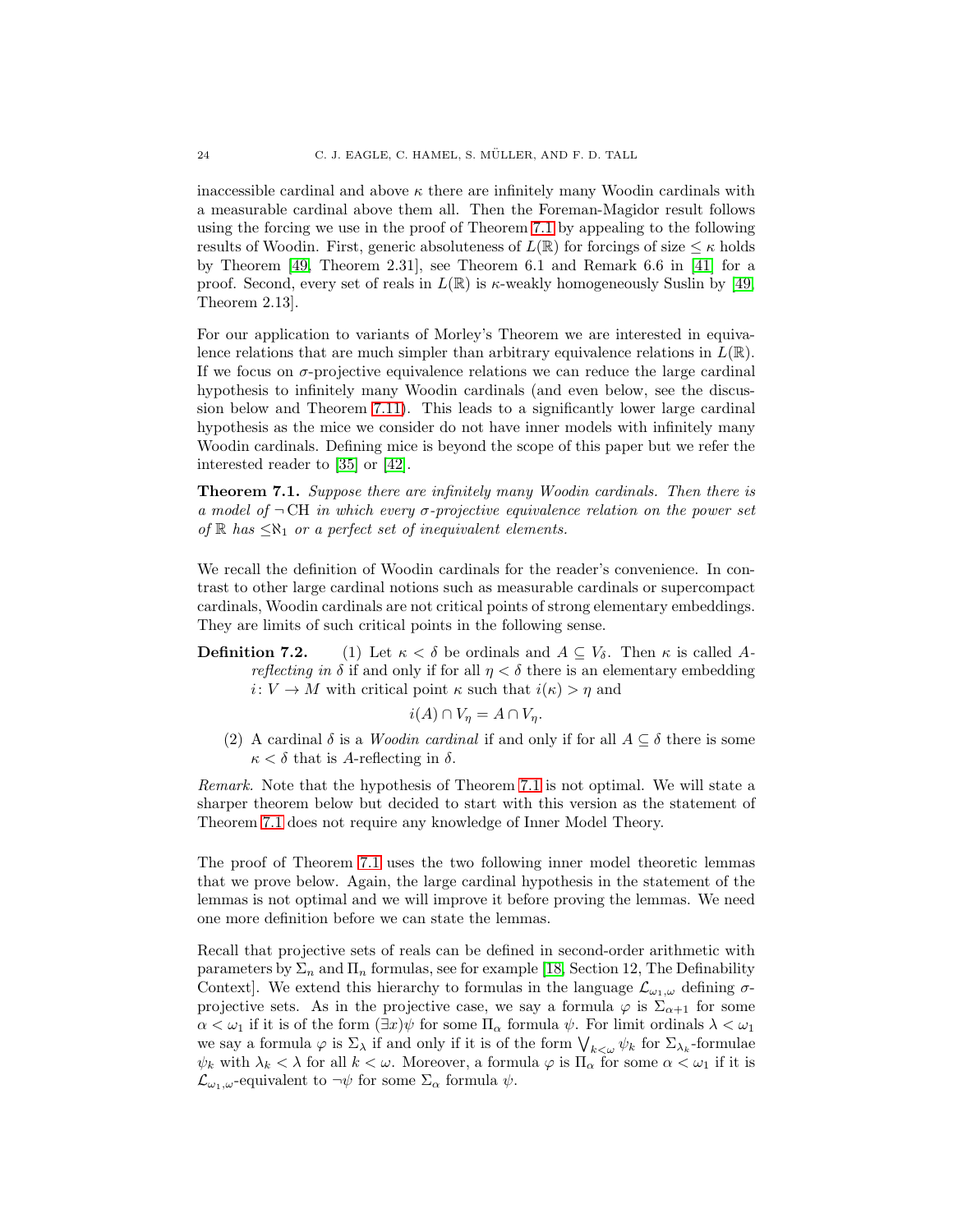**Definition 7.3.** A formula  $\varphi(v)$  in the language  $\mathcal{L}_{\omega_1,\omega}$  is called  $\sigma$ -projective if and only if it is  $\Sigma_{\alpha}$  for some  $\alpha < \omega_1$ .

Remark. Note that a set of reals A is  $\sigma$ -projective if and only if there is a  $\Sigma_{\alpha}$ formula  $\varphi$  for some  $\alpha < \omega_1$  and a parameter  $z \in \omega$  such that A is  $\Sigma_{\alpha}(z)$  definable in second-order arithmetic in z, i.e.,

$$
A = \{ x \in \omega \cup \mathcal{A}^2(z) \models \varphi(z) \},
$$

where  $\mathcal{A}^2(z)$  is the two-sorted structure

$$
(\omega, \omega, ap, +, \times, exp, <, 0, 1, z)
$$

as in [\[18,](#page-29-8) Section 12, The Definability Context]. Here  $ap: \omega \to \omega$  denotes the binary operation of *application*, i.e.,  $ap(x, n) = x(n)$ .

<span id="page-24-0"></span>**Lemma 7.4.** Let M be a model of ZFC with a sequence of Woodin cardinals  $(\delta_i :$  $i < \omega$ ). Let P be a partial order in M with  $|\mathbb{P}| < \delta_0$  and let g be P-generic over M. Then for every  $\sigma$ -projective formula  $\varphi(v)$  and every  $x \in (\alpha \omega)^M$ ,

$$
(\mathcal{A}^2(x))^M \vDash \varphi(x) \text{ if and only if } (\mathcal{A}^2(x))^{M[g]} \vDash \varphi(x).
$$

It is known that assuming large cardinals weaker than the existence of infinitely many Woodin cardinals (more precisely only the existence of certain inner models with finitely many Woodin cardinals)  $\sigma$ -projective sets are determined, see for ex-ample [\[1\]](#page-28-8). We argue here that they are  $\langle \eta$ -universally Baire for some ordinal  $\eta$ , as for example defined in [\[17,](#page-29-10) Definition 32.21] or [\[35,](#page-29-28) Definition 8.6]. We recall the definition here.

**Definition 7.5.** Let  $(S, T)$  be trees on  $\omega \times \kappa$  for some ordinal  $\kappa$  and let  $\eta$  be an ordinal. We say  $(S, T)$  is  $\eta$ -absolutely complementing if and only if

$$
p[S] = \omega \omega \setminus p[T]
$$

in every  $Col(\omega, \eta)$ -generic extension of V.

Definition 7.6 (Feng-Magidor-Woodin, [\[8\]](#page-28-9)). Let A be a set of reals.

- (1) We say A is  $\langle \eta$ -universally Baire  $(\langle \eta \cdot uB \rangle)$  if for every ordinal  $\nu \langle \eta$ , there are *ν*-absolutely complementing trees  $(S, T)$  with  $p[S] = A$ .
- (2) We say A is universally Baire (uB) if it is  $\langle \eta$ -universally Baire for every ordinal  $\eta$ .

<span id="page-24-1"></span>**Lemma 7.7.** Let M be a model of ZFC with a sequence of Woodin cardinals  $(\delta_i :$  $i < \omega$ ). Then all  $\sigma$ -projective sets in M are  $\langle \delta_0$ -universally Baire.

We now prove Theorem [7.1](#page-23-0) modulo Lemmas [7.4](#page-24-0) and [7.7.](#page-24-1)

Proof of Theorem [7.1.](#page-23-0) Let M be a model of ZFC with a sequence of Woodin cardinals  $(\delta_i : i < \omega)$  and let  $\kappa$  be the least inaccessible cardinal in M. In particular,  $\kappa < \delta_0$ . We consider a generic extension  $M[G]$  of M via the following forcing: Consider the countable support iteration  $\mathbb{P}_{\kappa}$  of length  $\kappa$  of the following partial orders

$$
\{\dot{\mathbb{Q}}_{\alpha} : \alpha < \kappa\}.
$$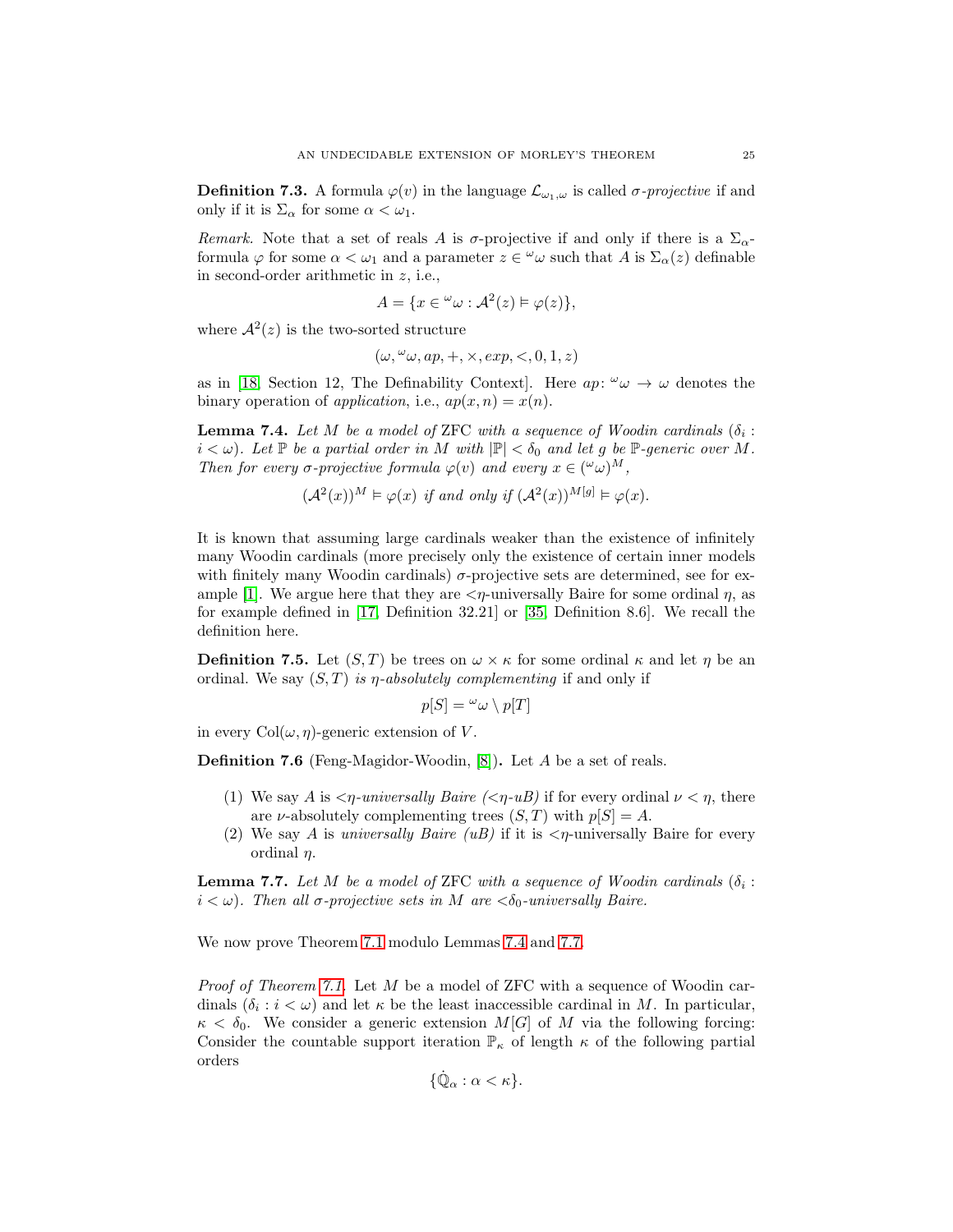At an even stage  $\alpha < \kappa$  that is not a limit stage of cofinality  $\omega$ , let  $\dot{\mathbb{Q}}_{\alpha}$  be the usual countably closed collapse of the continuum (of the current stage of the iteration) to  $ω_1$ . At limit stages  $α < κ$  of cofinality  $ω$ , let  $\dot{Q}_α$  be the trivial forcing. At an odd stage  $\beta < \kappa$  let  $\dot{\mathbb{Q}}_{\beta}$  add  $\beta$  Cohen reals. Note that each individual forcing  $\dot{\mathcal{Q}}_{\alpha}$  and hence the whole iteration  $\mathbb{P}_{\kappa}$  is proper and in particular preserves  $\aleph_1$ . The final model  $M[G]$  satisfies

$$
2^{\aleph_0} = \aleph_2
$$

but CH holds at cofinally many initial segments  $M[G \restriction \alpha]$  of the iteration. Here  $G \restriction \alpha$  denotes the canonical restriction of the generic G to the initial segment  $\mathbb{P}_{\alpha}$ up to  $\alpha$  of the iteration.

We claim that in  $M[G]$  every  $\sigma$ -projective equivalence relation on the power set of R has  $\langle \aleph_1 \text{ or a perfect set of inequivalent elements.}$  Let E be a  $\sigma$ -projective equivalence relation on the power set of  $\mathbb R$  and suppose E is thin, i.e., it does not have a perfect set of inequivalent elements. We will argue that it has  $\leq \aleph_1$ equivalence classes. Let  $\varphi$  be a  $\sigma$ -projective formula defining E in M[G], i.e.,

$$
E = \{(x, y) \in \mathbb{R}^{M[G]} : (\mathcal{A}^2(x, y))^{M[G]} \models \varphi(x, y)\}.
$$

Let  $M[G \restriction \alpha]$  be an initial segment of the iteration such that CH holds in  $M[G \restriction \alpha]$ . Let  $E_{\alpha}$  be the equivalence relation defined by

$$
E_{\alpha} = \{ (x, y) \in \mathbb{R}^{M[G\restriction \alpha]} : (\mathcal{A}^2(x, y))^{M[G\restriction \alpha]} \models \varphi(x, y) \}.
$$

Claim 1.  $E_{\alpha}$  is thin in  $M[G \restriction \alpha]$ .

*Proof.* Suppose toward a contradiction that  $E_{\alpha}$  is not thin, i.e., it has a perfect set of inequivalent elements. Then the reals representing these classes are still elements of M[G]. As the size of the forcing  $\mathcal{P}_{\kappa}$  is small,  $M[G \restriction \alpha]$  still has the sequence of Woodin cardinals  $(\delta_i : i < \omega)$ . So by Lemma [7.4](#page-24-0) the reals representing the perfect set of inequivalent elements under  $E_{\alpha}$  are also pairwise E-inequivalent as E is the equivalence relation given by  $\varphi$ . This implies that E is also not thin, contradicting our choice of E.

So  $E_{\alpha}$  has at most  $\aleph_1$  equivalence classes in  $M[G \restriction \alpha]$ . The following claim finishes the proof of Theorem [7.1](#page-23-0) (modulo Lemmas [7.4](#page-24-0) and [7.7\)](#page-24-1).

**Claim 2.** Every real added by the forcing iteration from  $M[G \restriction \alpha]$  to  $M[G]$  is Eequivalent to a real in  $M[G \restriction \alpha]$ . In particular, E also has at most  $\aleph_1$  equivalence classes in  $M[G]$ .

*Proof.* As in the previous claim,  $M[G \restriction \alpha]$  still has the sequence of Woodin cardinals  $(\delta_i : i < \omega)$ . So by Lemma [7.7,](#page-24-1)  $E_\alpha$  is  $\langle \delta_0$ -universally Baire. This allows us to canonically extend  $E_{\alpha}$  to equivalence relations in generic extensions for partial orders of size  $\langle \delta_0$ . Here the canonical extension of  $E_\alpha$  to  $M[G]$  is E.

Note that universal Baireness is all that is used of the hypothesis that the equivalence relation is weakly homogeneously Suslin in the proof of [\[9,](#page-29-6) Theorem 3.4]. Hence, we can apply this theorem to  $E_{\alpha}$  and obtain that since  $E_{\alpha}$  does not have a perfect set of inequivalent reals in  $M[G]$ , no real added by the forcing iteration from  $M[G \restriction \alpha]$  to  $M[G]$  is E-equivalent to a real in  $M[G \restriction \alpha]$ .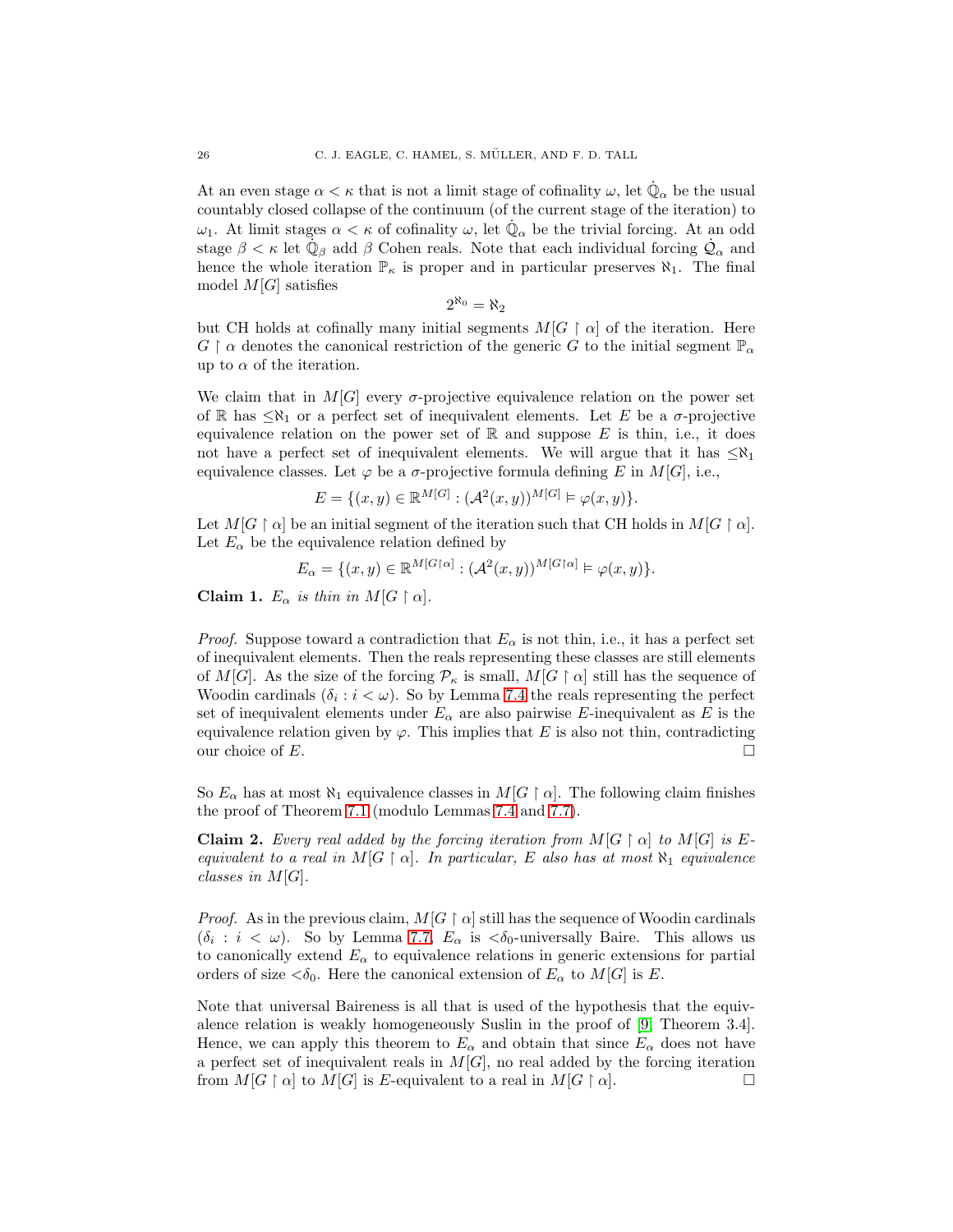Now we turn to the proofs of Lemmas [7.4](#page-24-0) and [7.7.](#page-24-1) We in fact prove strengthenings

of them here that will also lead to a strengthening of Theorem [7.1.](#page-23-0) Our aim is to reduce the large cardinal hypothesis in these results. For notational simplicity we focus on the case of countable intersections of projective sets instead of arbitrary σ-projective sets but a relatively straightforward generalization of the ideas described below yields similar results for all  $\sigma$ -projective sets. Recall that the set of all countable models of a second-order S-theory for a countable signature S is a countable intersection of projective sets.

Before we can state the strengthenings of Lemmas [7.4](#page-24-0) and [7.7](#page-24-1) we need the following definition that introduces the large cardinal hypothesis we want to work from. Note that here we pass from large cardinals to inner models with large cardinals – a central theme in Inner Model Theory.

**Definition 7.8.** We say M is a *ladder premouse above*  $\eta$  if and only if M is a proper class fine structural premouse as for example in [\[42\]](#page-29-29) with cardinals  $\eta < \delta_0 < \delta_1 < \ldots$ such that

- (1)  $\eta$  is the second inaccessible cardinal in M,
- (2) for each  $n < \omega$ ,

$$
M_n^{\#}(M|\delta_n) \models \text{``}\delta_n \text{ is Woodin''},
$$

and

(3) for each  $n < \omega$ ,

 $M_n^{\#}(M|\delta_n) \leq M.$ 

Here  $M_n^{\#}(M|\delta_n)$  denotes the least  $\omega_1$ -iterable premouse constructed above  $M|\delta_n$ that is not *n*-small above  $\delta_n$ , see for example [\[42,](#page-29-29) p. 1660], [\[40\]](#page-29-31), or the introduction of [\[32\]](#page-29-32) for the definition and some properties of this model. It is beyond the scope of this paper to formally introduce  $M_n^{\#}(M|\delta_n)$  but we would like to mention that the premouse  $M_n^{\#}(M|\delta_n)$  is a model that has n Woodin cardinals above  $\delta_n$ . Nevertheless these Woodin cardinals will not remain Woodin in the full model M. So the minimal ladder premouse (if it exists) does not have Woodin cardinals. It has inner models with  $n$  Woodin cardinals for every natural number  $n$  but it does not have an inner model with infinitely many Woodin cardinals. This in particular explains why the consistency strength of the existence of a ladder mouse is below the existence of a model with infinitely many Woodin cardinals as assumed in Theorem [7.1,](#page-23-0) even though there is no canonical large cardinal hypothesis below the existence of infinitely many Woodin cardinals that implies the existence of a ladder mouse. Note that the existence of a ladder premouse easily follows from the hypothesis of Theorem [7.1,](#page-23-0) i.e., in a model  $M$  of ZFC with a sequence of Woodin cardinals  $(\delta_i : i < \omega)$ .

Remark. A similar notion of ladder premouse figures prominently in the computation of the sets of reals of initial segments of  $L(\mathbb{R})$  as the sets of reals of mice, see for example [\[34\]](#page-29-33) or the discussion in [\[44,](#page-30-7) Section 8.4].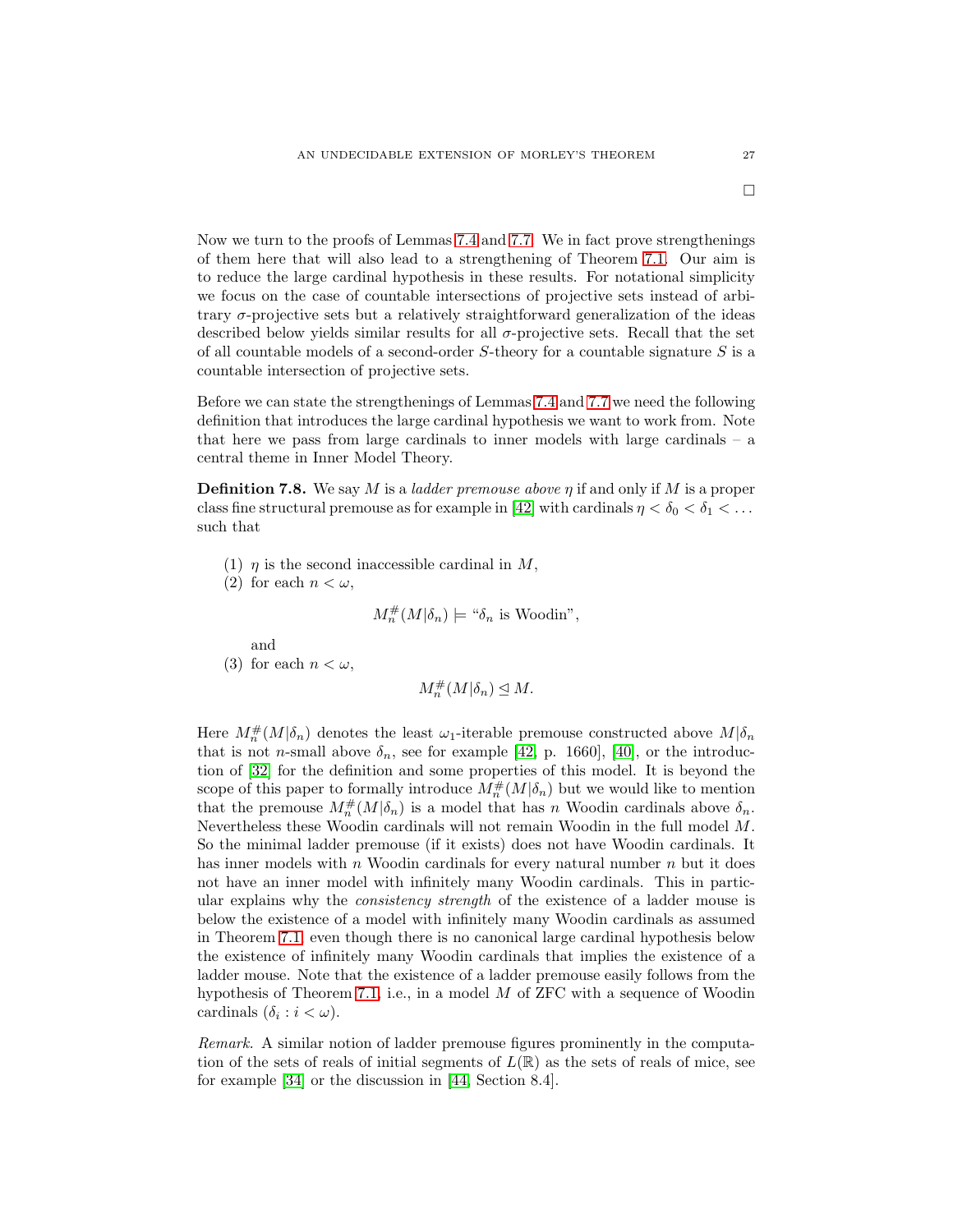Now we can state Lemmas [7.4](#page-24-0) and [7.7](#page-24-1) in terms of ladder premice. Note that if  $M$ is a ladder mouse above  $\eta$ , then the reals  $({}^{\omega}\omega)^{M}$  of M are clearly all contained in  $M|\eta$ , the model up to level  $\eta$ .

<span id="page-27-0"></span>**Lemma 7.9.** Let M be a ladder premouse above  $\eta$  for some ordinal  $\eta$ . Let  $\mathbb{P}$  be a partial order in M with  $|\mathbb{P}| < \eta$  and let g be  $\mathbb{P}$ -generic over M. Then for every  $\Pi_{\omega}$ formula  $\varphi(v)$  and every  $x \in (\omega \omega)^M$ ,

 $(\mathcal{A}^2(x))^M \models \varphi(x)$  if and only if  $(\mathcal{A}^2(x))^{M[g]} \models \varphi(x)$ .

<span id="page-27-1"></span>**Lemma 7.10.** Let M be a ladder premouse above  $\eta$  for some ordinal  $\eta$  witnessed by cardinals  $\delta_0 < \delta_1 < \ldots$ . Then all sets in M that are obtained as a countable intersection of projective sets are  $\langle \eta$ -universally Baire.

For the proofs of Lemmas [7.9](#page-27-0) and [7.10](#page-27-1) we require that the reader is familiar with the basics of Inner Model Theory as for example covered in the first five sections of [\[42\]](#page-29-29).

*Proof of Lemma [7.9.](#page-27-0)* Let M be a ladder premouse above  $\eta$  for some ordinal  $\eta$ . Then M is clearly closed under the operations  $z \mapsto M_n^{\#}(z)$  for all reals z and natural numbers n. As the size of the forcing  $\mathbb P$  is below  $\eta$ , it is easy to see that any  $\mathbb P$ generic extension  $M[G]$  of M is also closed under the operations  $z \mapsto M_n^{\#}(z)$  for all reals  $z$  and natural numbers  $n$ .

Therefore, the following claim finishes the proof of Lemma [7.9.](#page-27-0)

**Claim 1.** Let  $\varphi$  be a  $\Sigma_{\omega}$  formula, say  $\varphi = \bigvee_{k < \omega} \psi_k$ , and let N be any model that is closed under the operations  $z \mapsto M_n^{\#}(z)$  for all reals z and natural numbers n. Then for every  $x \in (\omega \omega)^N \cap (\omega \omega)^V$ ,

 $(\mathcal{A}^2(x))^N \models \varphi(x)$  if and only if  $(\mathcal{A}^2(x))^V \models \varphi(x)$ .

*Proof.* We start with the right-to-left implication. Let  $x \in (\omega \omega)^N \cap (\omega \omega)^V$  and suppose

$$
(\mathcal{A}^2(x))^V \vDash \varphi(x).
$$

That means  $(A^2(x))^V \models \psi_k(x)$  for some  $k < \omega$ . Suppose for notational simplicity that  $\psi_k$  is a  $\Sigma_k$  formula. Then, by correctness<sup>[1](#page-27-2)</sup> of the inner model  $M_k^{\#}(x)$ ,

$$
(\mathcal{A}^2(x))^{M_k^{\#}(x)} \models \psi_k(x).
$$

By our assumption, N is closed under the operation  $z \mapsto M_k^{\#}(z)$  for all reals  $z \in (\omega \omega)^N$ . In particular,  $(M_k^{\#}(x))^N = (M_k^{\#}(x))^V$  and  $({\cal A}^2(x))^{(M_k^{\#}(x))^N} \models \psi_k(x)$ . Therefore, by correctness of  $(M_k^{\#}(x))^N$  in N,

$$
(\mathcal{A}^2(x))^N \models \psi_k(x).
$$

Hence,  $(\mathcal{A}^2(x))^N \models \varphi(x)$ , as desired. The left-to-right implication follows by the same argument.  $\Box$ 

 $\Box$ 

<span id="page-27-2"></span><sup>&</sup>lt;sup>1</sup>This result is due to Woodin, see for example [\[32,](#page-29-32) Lemma 1.17] for the precise statement and a proof.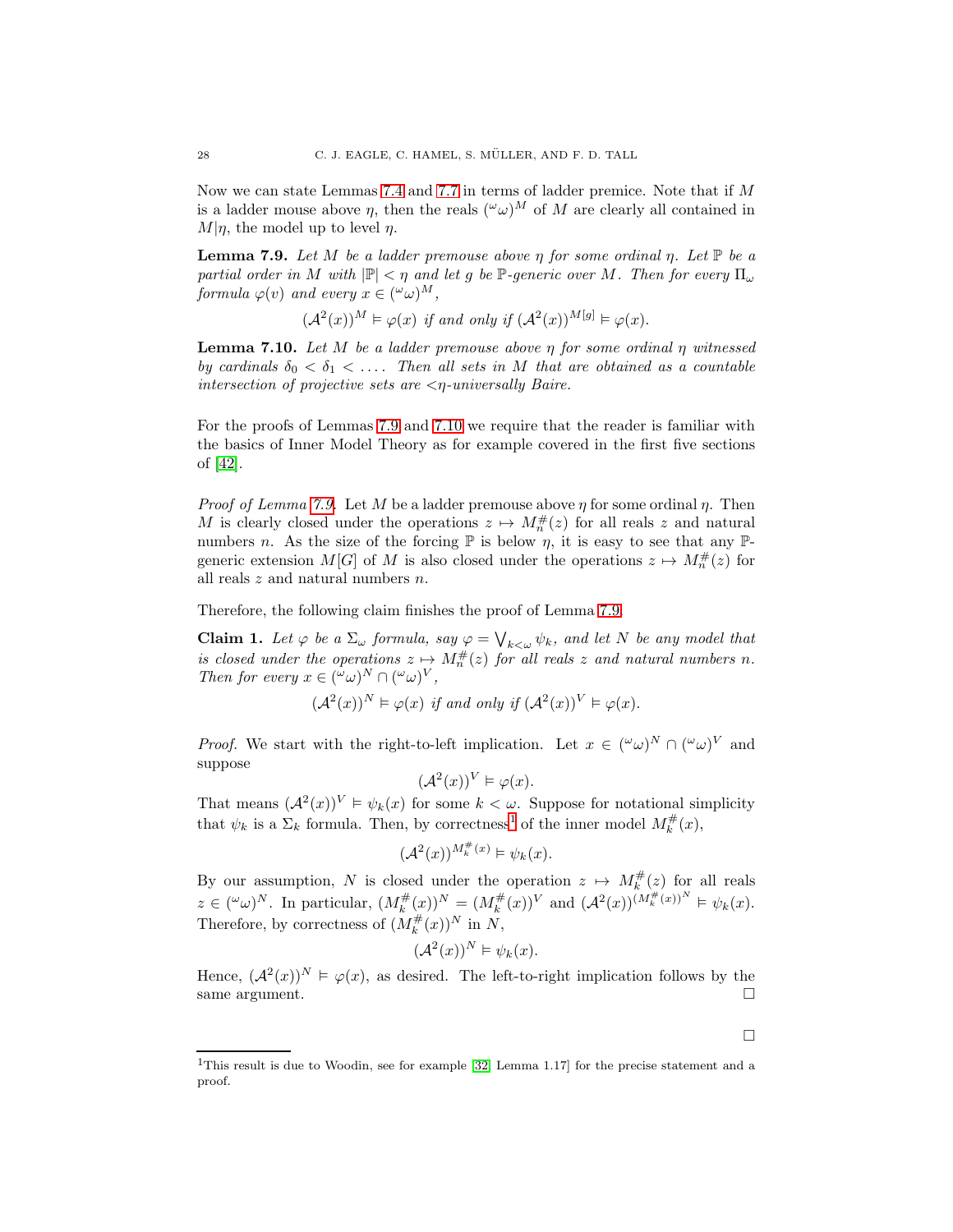*Proof of Lemma [7.10.](#page-27-1)* Let  $A = \bigcap_{k < \omega} A_k$  be a countable intersection of projective sets  $A_k$ ,  $k < \omega$ . Suppose for notational simplicity that each  $A_k$  is a  $\mathbf{\Sigma}_k^1$  set. Then by the usual argument for universal Baireness (or even homogeneity) from Woodin cardinals, see for example [\[35,](#page-29-28) Problem 13.4],

$$
M_k^{\#}(M|\delta_k) \vDash A_k \text{ is } <\delta_k\text{-university Baire.}
$$

In particular,  $A_k$  is  $\langle \eta$ -universally Baire in  $M_k^{\#}(M|\delta_k)$ . Let  $\nu < \eta$  and let  $(S_k^{\nu}, T_k^{\nu})$ be a pair of *v*-absolutely complementing trees with  $p[S_k^{\nu}] = A_k$  in  $M_k^{\#}(M|\delta_k)$  and in M for each  $k < \omega$ . By combining the trees  $(S_k^{\nu}, T_k^{\nu})$  we can easily obtain a pair of v-absolutely complementing trees  $(S^{\nu}, T^{\nu})$  in M with  $p[S] = A$ . Therefore, A is  $\langle \eta$ -universally Baire in M.

The proof of Theorem [7.1](#page-23-0) did not use any large cardinal hypothesis beyond an inaccessible cardinal except for the applications of Lemmas [7.4](#page-24-0) and [7.7.](#page-24-1) So by exchanging these with Lemmas [7.9](#page-27-0) and [7.10](#page-27-1) we obtain the following theorem.

<span id="page-28-7"></span>**Theorem 7.11.** Let M be a ladder premouse above  $\eta$  for some ordinal  $\eta$ . Then there is a model of  $\neg$  CH in which every equivalence relation on the power set of  $\mathbb R$ that is obtained as a countable intersection of projective sets has  $\leq \aleph_1$  or a perfect set of inequivalent elements.

Finally, we apply the results of this section to second-order logic again.

<span id="page-28-6"></span>Theorem 7.12. If there are infinitely many Woodin cardinals (or there exists a ladder premouse above some  $\eta$ ), then there is a model of set theory in which the Absolute Morley Theorem holds for second-order theories in countable signatures.

*Proof.* If T is a second-order theory in a countable signature then the relation  $\cong_T$  is  $\sigma$ -projective (in fact, it is obtained as an intersection of countably many projective sets), so this follows from Theorem [7.1](#page-23-0) (or Theorem [7.11\)](#page-28-7).

### **REFERENCES**

- <span id="page-28-8"></span>1. J. P. Aguilera, S. M¨uller, and P. Schlicht, *Long games and* σ*-projective sets*, Annals of Pure and Applied Logic 172 (2021), 102939.
- <span id="page-28-1"></span>2. T. Bartoszynski and H. Judah, *Set theory, on the structure of the real line*, A. K. Peters Ltd., Wellesley, MA, 1995.
- <span id="page-28-3"></span>3. M. Bekkali, *Topics in set theory: Lebesgue measurability, large cardinals, forcing axioms, and* ρ*-functions; notes on lectures by S. Todorcevic*, Springer-Verlag, Berlin, 1991.
- <span id="page-28-2"></span>4. A. Blass, *Combinatorial cardinal characteristics of the continuum*, Handbook of set theory, vol. 1,2,3, Springer, Dordrecht, 2010, pp. 395–489.
- <span id="page-28-0"></span>5. J. Burgess, *Infinitary languages and descriptive set theory*, Ph.D. thesis, University of California at Berkeley, Berkeley, California, 1974.
- <span id="page-28-4"></span>6. M. Davis, *Infinite games of perfect information*, Advances in Game Theory (M. Dresher, L.S. Shapley, and A.W. Tucker, eds.), Annals of Mathematics Studies, vol. 52, Princeton University Press, 1964, pp. 85–101.
- <span id="page-28-5"></span>7. H.B. Enderton, *A mathematical introduction to logic*, Academic Press, New York-London, 1972.
- <span id="page-28-9"></span>8. Q. Feng, M. Magidor, and H. Woodin, *Universally Baire Sets of Reals*, Set Theory of the Continuum (New York, NY) (H. Judah, W. Just, and H. Woodin, eds.), Springer US, 1992, pp. 203–242.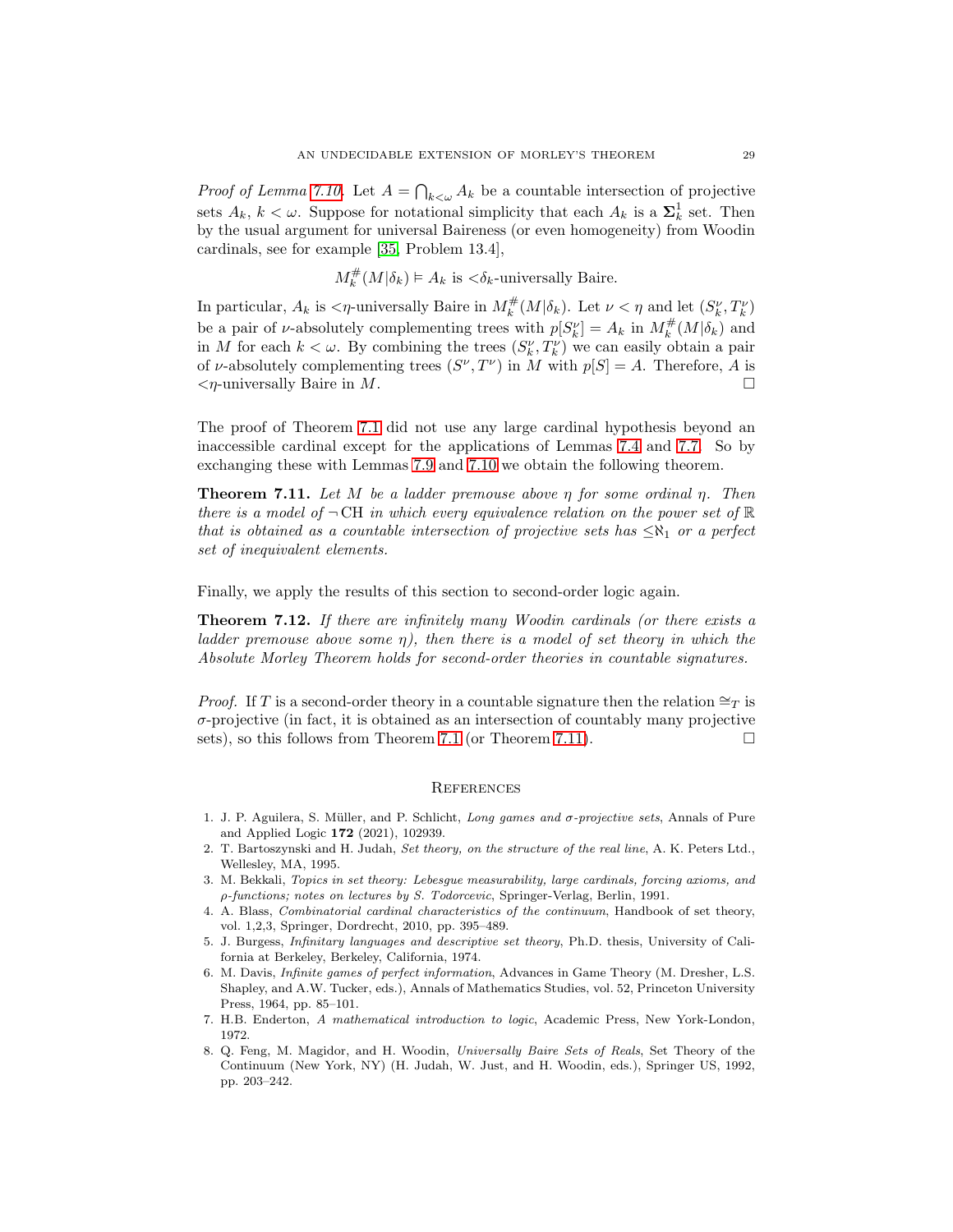- <span id="page-29-6"></span>9. M. Foreman and M. Magidor, *Large cardinals and definable counterexamples to the continuum hypothesis*, Annals of Pure and Applied Logic 76 (1995), no. 1, 47–97.
- <span id="page-29-18"></span><span id="page-29-5"></span>10. S. Gao, *Invariant descriptive set theory*, Chapman and Hall/CRC, New York, 2008.
- <span id="page-29-17"></span>11. L. Harrington, *Long projective wellorderings*, Ann. Math. Logic 12 (1977), 1–24.
- 12. L. Harrington and R. Sami, *Equivalence relations, projective and beyond*, Logic Colloquium'78, North-Holland, Amsterdam, 1979, pp. 247–264.
- <span id="page-29-19"></span>13. L. Harrington and S. Shelah, *Counting equivalence classes for co-*κ*-souslin equivalence relations*, Logic Colloquium'80, Prague, 1980, North-Holland, Amsterdam, 1982, pp. 147––152.
- <span id="page-29-3"></span>14. B. Hart, S. Starchenko, and M. Valeriote, *Vaught's conjecture for varieties*, Trans. Amer. Math. Soc. 342 (1994), no. 1, 173–196.
- <span id="page-29-27"></span>15. L. Henkin, *Some remarks on infinitely long formulas*, Infinitistic Methods (Proc. Sympos. Foundations of Math., Warsaw, 1959, Pergamon, Oxford; Państwowe Wydawnictwo Naukowe, Warsaw, 1961, pp. 167–183.
- <span id="page-29-21"></span><span id="page-29-10"></span>16. G. Hjorth, *Some applications of coarse inner model theory*, J. Symb. Logic 62 (1997), 337–365.
- <span id="page-29-8"></span>17. T. J. Jech, *Set theory*, Springer Monographs in Mathematics, Springer, 2003.
- <span id="page-29-16"></span>18. A. Kanamori, *The higher infinite*, 2nd ed., Springer Monographs in Mathematics, Springer, 2009.
- 19. A.S. Kechris, *AD and projective ordinals*, Cabal seminar 76-77 (Berlin) (A.S. Kechris et. al., ed.), Lecture notes in mathematics, vol. 689, Springer-Verlag, 1978, pp. 91–132.
- <span id="page-29-9"></span><span id="page-29-7"></span>20. , *Classical descriptive set theory*, Springer-Verlag, New York, 1995.
- 21. K. Kunen, *Set theory: An introduction to independence proofs*, Studies in logic and the foundations of mathematics, vol. 102, Elsevier, Amsterdam, 1980.
- <span id="page-29-22"></span><span id="page-29-11"></span>22. , *Set theory*, College Publications, London, 2011.
- <span id="page-29-12"></span>23. D.A. Martin, *Measurable cardinals and analytic games*, Fund. Math. 66 (1970), 287–291.
- <span id="page-29-23"></span>24. , *Borel determinacy*, Ann. Math. 102 (1973), 363–371.
- 25. , *Wadge degrees and projective ordinals*, The Cabal Seminar, Volume II (A.S. Kechris, B. Löwe, and J.R. Steel, eds.), Lect. Notes Logic, no. 37, Cambridge University Press, 2011, pp. 484–508.
- <span id="page-29-24"></span><span id="page-29-20"></span>26. D.A. Martin and R.M. Solovay, *Internal Cohen extensions*, Ann. Math. Logic 2 (1970), 143– 178.
- <span id="page-29-2"></span>27. D.A. Martin and J.R. Steel, *Iteration trees*, J. Amer. Math. Soc. 7 (1994), 1–73.
- <span id="page-29-4"></span>28. L. Mayer, *Vaught's conjecture for o-minimal theories*, J. Symb. Logic 53 (1988), no. 1, 146– 159.
- <span id="page-29-25"></span>29. M. Morley, *The number of countable models*, J. Symb. Logic 35 (1970), 14–18.
- <span id="page-29-26"></span>30. Y.N. Moschovakis, *The game quantifier*, Proc. Amer. Math. Soc. 31 (1972), 245–250.
- 31. , *Descriptive set theory*, Mathematical Surveys and Monographs, vol. 155, American Mathematical Society, Providence, R.I., 2009.
- <span id="page-29-32"></span>32. S. M¨uller, R. Schindler, and W. H. Woodin, *Mice with finitely many Woodin cardinals from optimal determinacy hypotheses*, Journal of Mathematical Logic 20 (2020).
- <span id="page-29-15"></span>33. I. Neeman, *Determinacy in* L(R), Handbook of Set Theory (M. Foreman and A. Kanamori, eds.), Springer, 2010, pp. 1877–1950.
- <span id="page-29-33"></span><span id="page-29-28"></span>34. M. Rudominer, *Mouse sets*, Annals of Pure and Applied Logic 87 (1997), no. 1, 1–100.
- <span id="page-29-14"></span>35. R. Schindler, *Set theory*, Universitext, Springer-Verlag, 2014.
- 36. P. Schlicht, *Thin equivalence relations and inner models*, Ann. Pure and Appl. Logic 165 (2014), 1577–1625.
- <span id="page-29-1"></span>37. S. Shelah, L. Harrington, and M. Makkai, *A proof of Vaught's conjecture for* ω*-stable theories*, Israel J. Math. 49 (1984), 259–280.
- <span id="page-29-13"></span>38. J.H. Silver, *Counting the number of equivalence classes of Borel and coanalytic equivalence relations*, Ann. Math. Logic 18 (1980), 1–28.
- <span id="page-29-0"></span>39. J. Steel, *On Vaught's conjecture*, Cabal seminar 76-77 (Berlin) (A.S. Kechris et. al., ed.), Lecture notes in mathematics, vol. 689, Springer-Verlag, 1978, pp. 193–208.
- <span id="page-29-31"></span>40. J. R. Steel, *Projectively well-ordered inner models*, Annals of Pure and Applied Logic 74 (1995), 77–104.
- <span id="page-29-30"></span>41. , *The derived model theorem*, Logic Colloquium 2006 (S. B. Cooper, H. Geuvers, A. Pillay, and J. Väänänen, eds.), Lecture Notes in Logic, Cambridge University Press, 2009, p. 280–327.
- <span id="page-29-29"></span>42. , *An Outline of Inner Model Theory*, Handbook of Set Theory (M. Foreman and A. Kanamori, eds.), Springer, 2010.